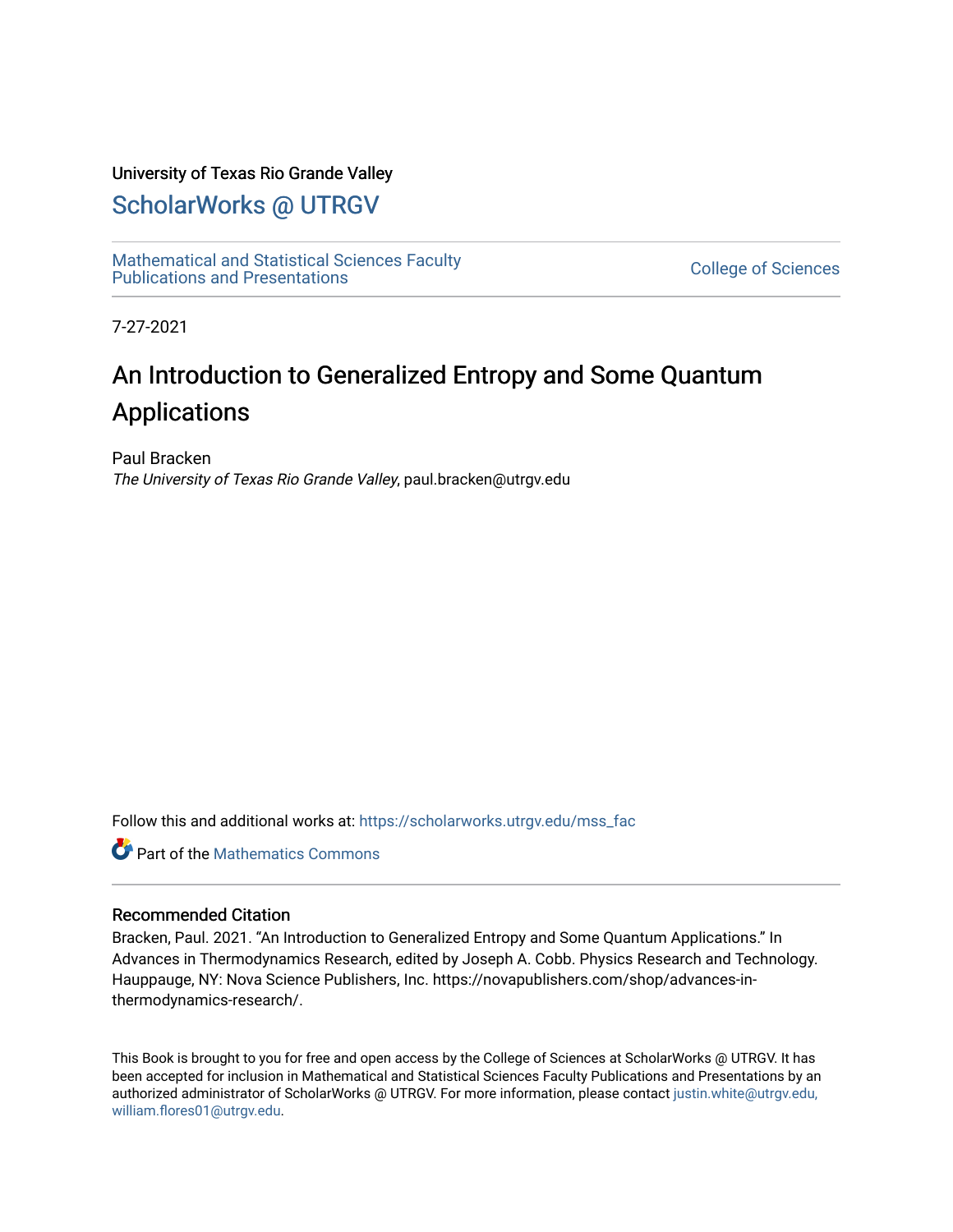# An Introduction to Generalized Entropy and Some Quantum Applications

Paul Bracken Department of Mathematics, University of Texas, Edinburg, TX 78540

paul.bracken@utrgv.edu

#### Abstract

The concept of generalized entropy is introduced and some of its properties are studied. Irreversible time evolution can be generated by a non-Hermitian superoperator on the states of the system. The case when irreversibility comes about from embedding the system in a thermal reservoir is looked at. The time evolution is found compatible both with equilibrium thermodynamics and entropy production near the final state. Some examples are presented as well as a longer introduction as to how this might play a role in the black hole information loss paradox.

Keywords: thermodynamics, entropy, density matrix, state, equilibrium, quantum, eigenvalues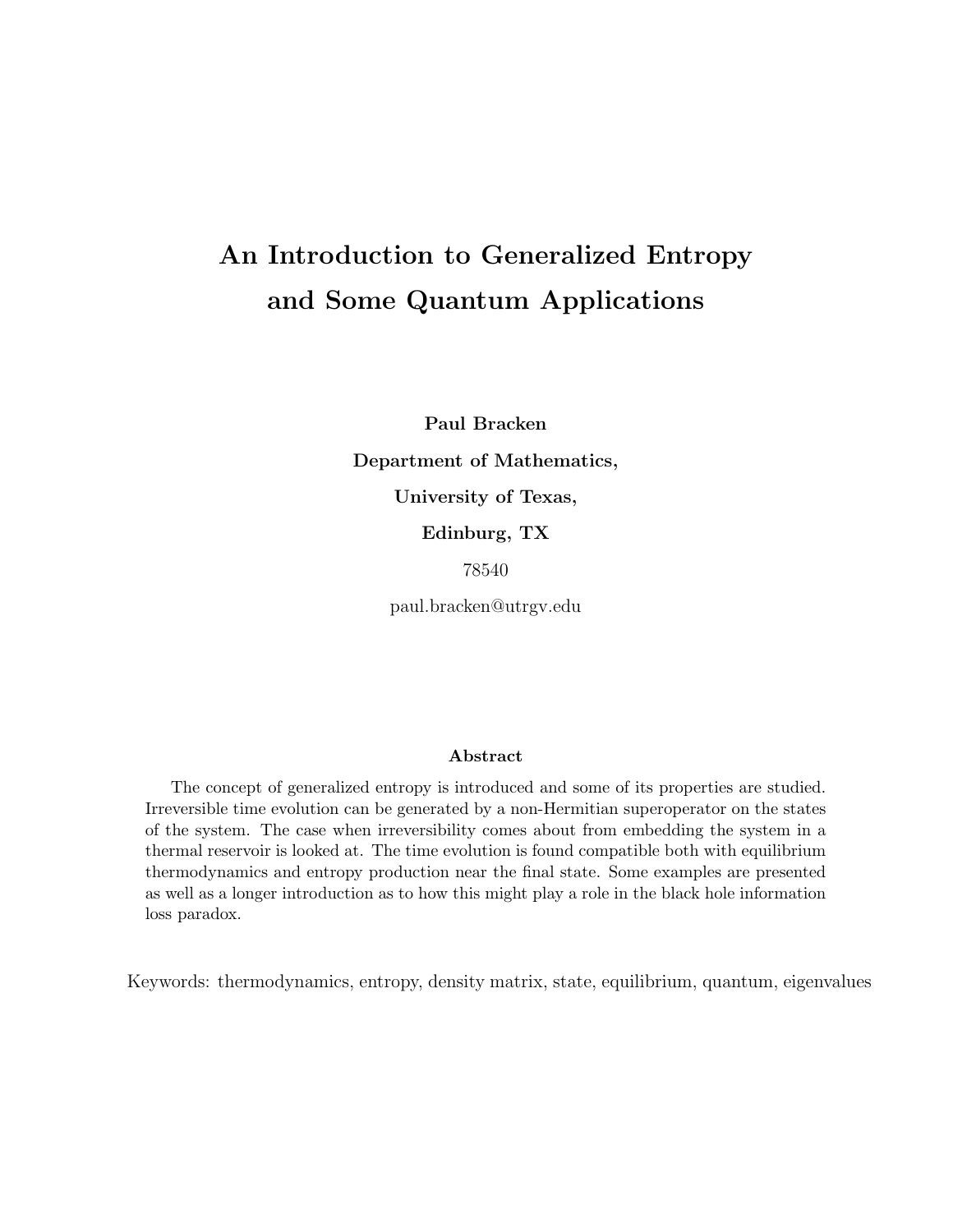### 1 Introduction

Thermodynamic entropy is a classical concept and can be defined at thermal equilibrium or perhaps in an immediate neighborhood of it [?, ?]. At present, the concept of entropy is experiencing many new advances. There are many reasons for this. One reason is to try to extend and understand the concept at the quantum level. There has also been development in the area of nonequilibrium thermodynamics as well as applications of the concept to other emerging areas of physics such as information theory, chaos [?] and blackhole physics [?, ?, ?, ?]. Open systems are distinguished by their ability to recognize a direction of time, and it is manifested by means of a collective entity having a monotonic evolution toward the future. It might be asked whether time can be characterized by the evolution of a monotonically changing function of the quantum state which would play the role of generalized entropy. The main difference in considering such a problem is that the concept of entropy can be formulated in alternate ways depending on the situation. In order to gain perspective with regard to some of the main concepts, an overview of the subject is presented. The first approach to entropy is the thermophysical entropy which has appeared in classical thermodynamics and has temperature as its conjugate variable. Boltzmann [?] made a critical contribution by introducing his variational H-function which illustrates the flow or approach to equilibrium. Shannon more recently introduced a kind of entropy into information theory at the classical level. It was subsequently generalized and applied to quantum systems by von Neumann and is referred to as von Neumann entropy [?, ?].

Boltzmann's integro-differential equation for the time evolution of the velocity distribution in a gas is not symmetrical under time reversal and Boltzmann showed in the H theorem that the entropy like quantity  $H$  increases with time or stays constant and is defined for all states [?]. It provides a connection to statistical physics. Entropy has the interpretation here of a measure of disorder or uncertainty in the knowledge one has of the system. It has the disadvantage that it depends on an irreversible dynamical function with its form subject to some approximation. Boltzmann initiated the study of irreversible dynamics by originating the Boltzmann equation, the first entropy expression which is defined arbitrarily far from equilibrium. In the limit of a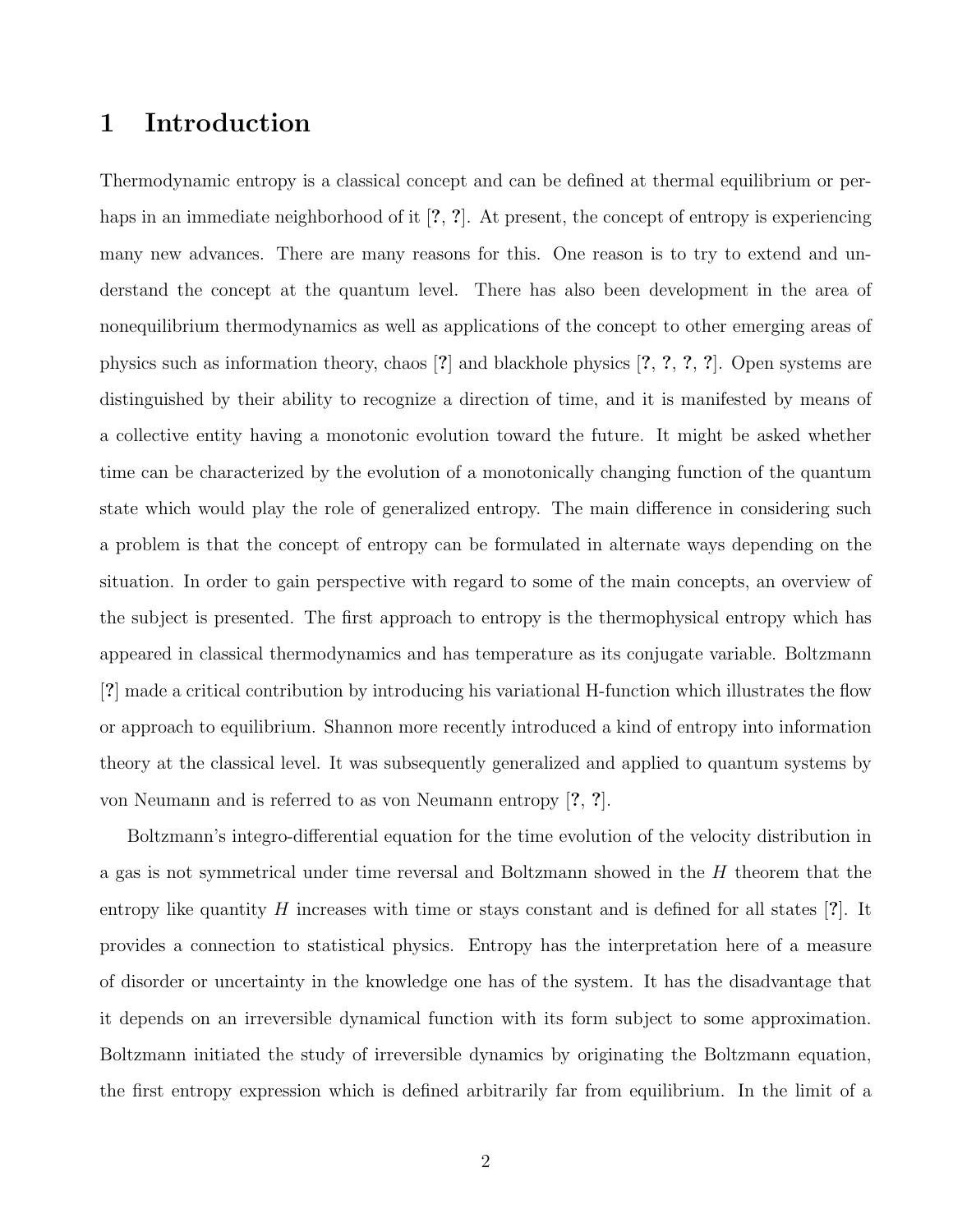final thermal equilibrium state, the entity introduced becomes the thermodynamic entropy. At present, it seems to be known that there can be no unique extension of the thermal equilibrium [?]. Boltzmann was able to extract a quantity which explicitly displays the difference between forward and backward time evolution, and only in one direction does it increase. All irreversible evolution models should show some imprint of the direction of time. In dynamical systems, such an entity exists, and has for a long time been referred to as a Lyapunov function which uniquely defines the direction of time and physically may be thought of as a generalized entropy.

The Shannon entropy was originally motivated by the conduction of message transmission. Its subsequent generalization to quantum mechanics has proved particularly efficient in the study of the information content in quantum systems and quantum processes [?, ?]. It is interesting to note that many of the classical properties have quantum analogs and classical concepts related to communication and computation can generalize to describe the states of quantum systems. There has also been interest in extending these ideas so as to apply them to gravity and cosmology [?]. It is also remarkable that the entropies mentioned so far do not have any necessary logical connections and should be investigated in turn. These ideas have initiated a research area which is called open systems dynamics. It is the intention here to study this emerging concept known as generalized entropy. This more general concept has developed from the need to extend and investigate entropy at the quantum level [?]. Several examples are also given. As well a discussion as to how these ideas can be incorporated into the study of the information paradox which is central to black hole physics [?, ?, ?]. It is the information theoretic approach that has introduced a collection of generalized entropies with different properties and applications [?]. The associated state functional displays the direction of time by changing monotonically and may be thought of as a generalized entropy, or equivalently, a Lyapunov function. There has also been the realization that the quantum vacuum plays a very significant role in the study of gravity than previously thought [?, ?, ?, ?].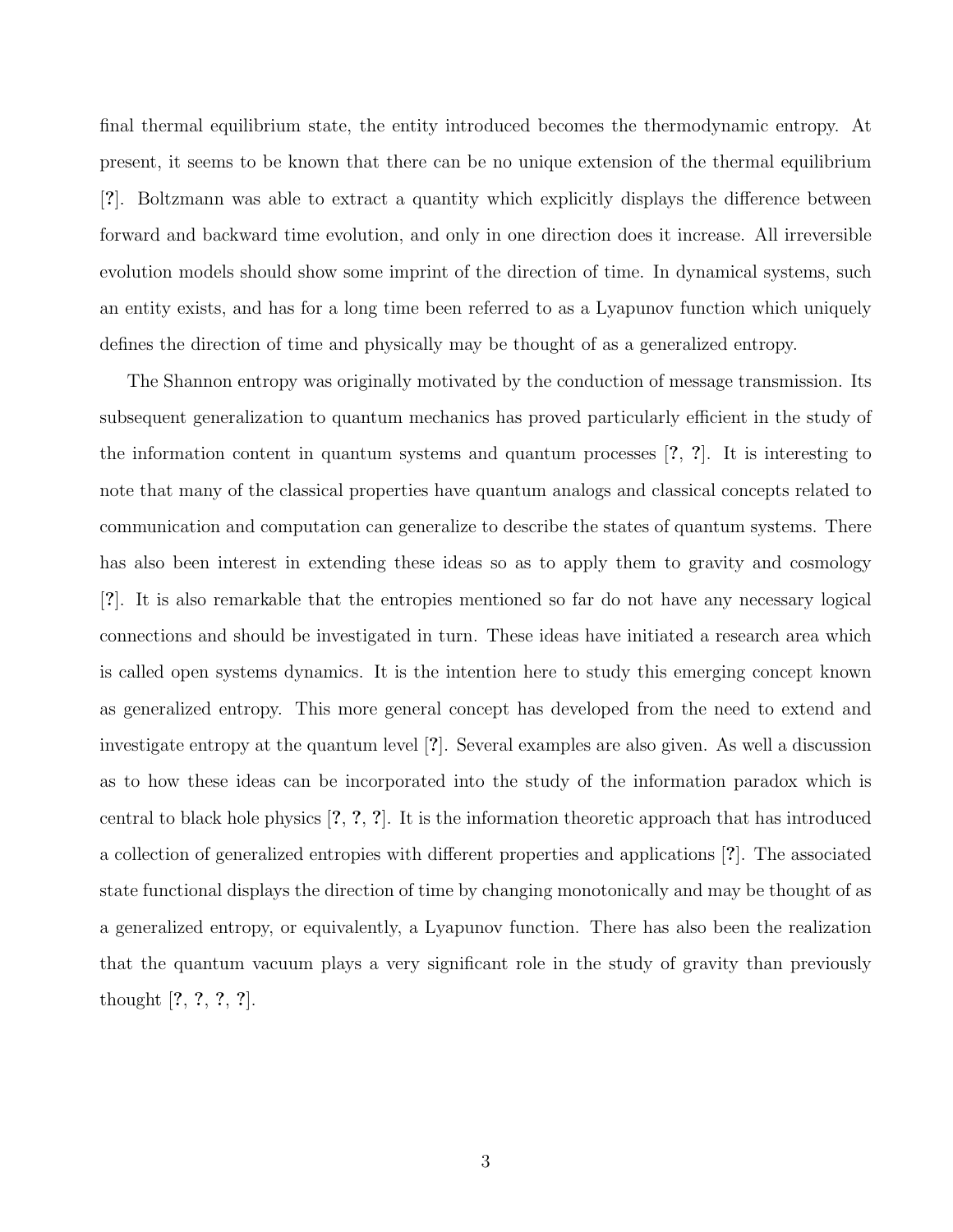### 2 Density Matrices and States

#### 2.1 Liouville Representation

It is possible to represent quantum states of a system by means of a density matrix which has the following properties [?, ?]. Each element of this matrix represents the mean value of an observable physical quantity. The entire square array of elements  $\rho_{mn}$  may be regarded as the components of a vector in an appropriate space and replaced by a set of real components. The Schrödinger-von Neumann equation which governs the time dependence of  $\rho$  represents a rotation of this vector. Physical questions related to a large physical system are represented by the time variation of this projection. This leads to a vector space formulation which is called the Liouville representation. This representation has useful applications to systems which has a rather small number of degrees of freedom but interacts with a much larger system whose role is to act as a thermal reservoir.

The state of a physical system is the information about the system required in addition to knowledge of its fixed properties and physical laws to predict an outcome for any experiment performed on it. In quantum mechanics, such predictions take the form of ensemble mean values of Hermitian operators, denoted as  $\langle A \rangle$ . The mean value of an operator A with matrix representation  $A_{mn}$  can then be put in the form,

$$
\langle \mathbf{A} \rangle = \sum_{m,n} A_{mn} \langle U^{(mn)} \rangle. \tag{2.1}
$$

In (??),  $U^{(mn)}$  is the operator whose matrix has element  $(m, n)$  equal to one and all others equal to zero. This operator can be expressed in terms of pure state representatives  $\psi_m$  belonging to a complete orthonormalized set of states and their conjugates  $\psi_m^{\dagger}$  so we have

$$
U^{(mn)} = \psi_m \psi_n^{\dagger}.
$$
\n
$$
(2.2)
$$

By (??)  $U^{(nm)} = U^{(mn)\dagger}$  the mean values  $\langle U^{(mn)} \rangle = \langle U^{(nm)} \rangle^*$  generate a Hermitian matrix when placed in a square array. The density matrix is defined as

$$
\rho_{mn} = \langle U^{(mn)} \rangle = \langle U^{(nm)} \rangle^* \tag{2.3}
$$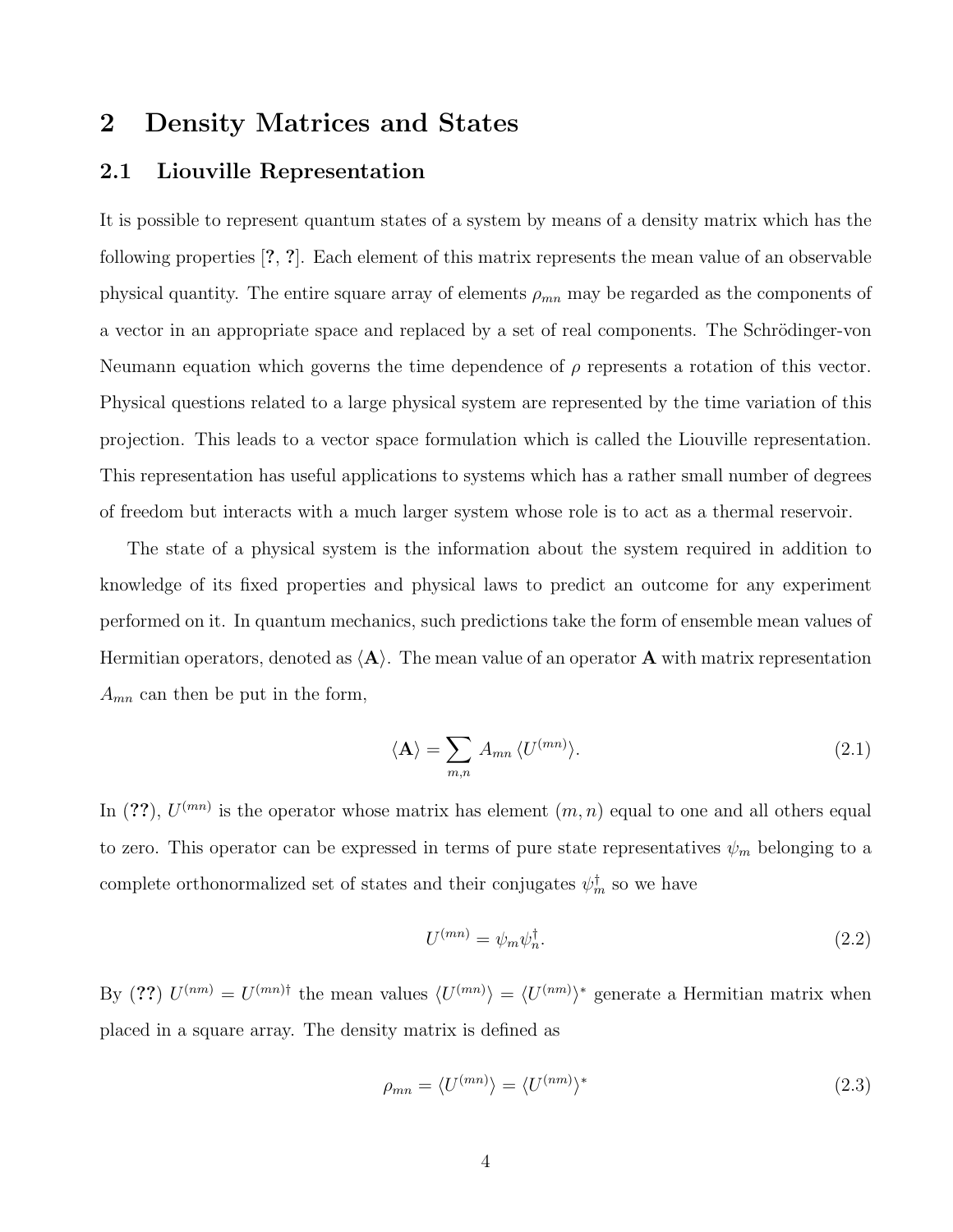and it is a Hermitian matrix given as a square array. Thus (??) can be written as

$$
\langle \mathbf{A} \rangle = \sum_{m,n} A_{mn} \rho_{mn} = \text{Tr}(\mathbf{A} \rho). \tag{2.4}
$$

Knowledge of  $\langle U^{(mn)} \rangle$  for all ordered pairs  $(m, n)$  describes the state of the system since (??) applies to any operator A.

Any set of independent parameters that can be related to the  $\langle U^{(mn)} \rangle = \rho_{nm}$  by a transformation that has an inverse can serve to identify the state of the system and is evaluated as the mean value of all its operators as in (??) and (??).

The Liouville representation allows us to consider in general a set of operators  $U^{(j)}$  and to identify the state of a system by means of the set of mean values

$$
\rho_j = \langle U^{(j)\dagger} \rangle = \langle U^{(j)} \rangle^* = \sum_{m,n} U_{mn}^{(j)*} \rho_{mn}.
$$
\n(2.5)

Suppose for convenience the set of operators is orthonormalized in the sense that

$$
\text{Tr}\left(U^{(j)}\,U^{(k)\,\dagger}\right) = \delta_{jk}.\tag{2.6}
$$

This ensures the set of all matrix elements  $U_{mn}^{(j)}$  arranged in a rectangular array with the row index j and the column index  $(m, n)$  constitutes a unitary square matrix. A very familiar example of this procedure consists of the replacement of a  $2 \times 2$  spin orientation density matrix by the mean values of the 4 operators  $I/\sqrt{2}$ ,  $\sigma_x/$ √  $2, \sigma_y/$ √ 2 and  $\sigma_z/$ √ 2 where I and  $\sigma_k$  are the identity and Pauli matrices respectively.

The operator  $U^{(j)}$  can then be regarded as unit coordinate vectors in a vector space such that all operators are represented generally

$$
\mathbf{A} = \sum_{j} A_{j}^{*} U^{(j)} = \sum_{j} A_{j} U^{(j) \dagger}.
$$
 (2.7)

The state vector can be represented as

$$
\rho = \sum_j \rho_j^* U^{(j)} = \sum_j \rho_j U^{(j)\dagger},
$$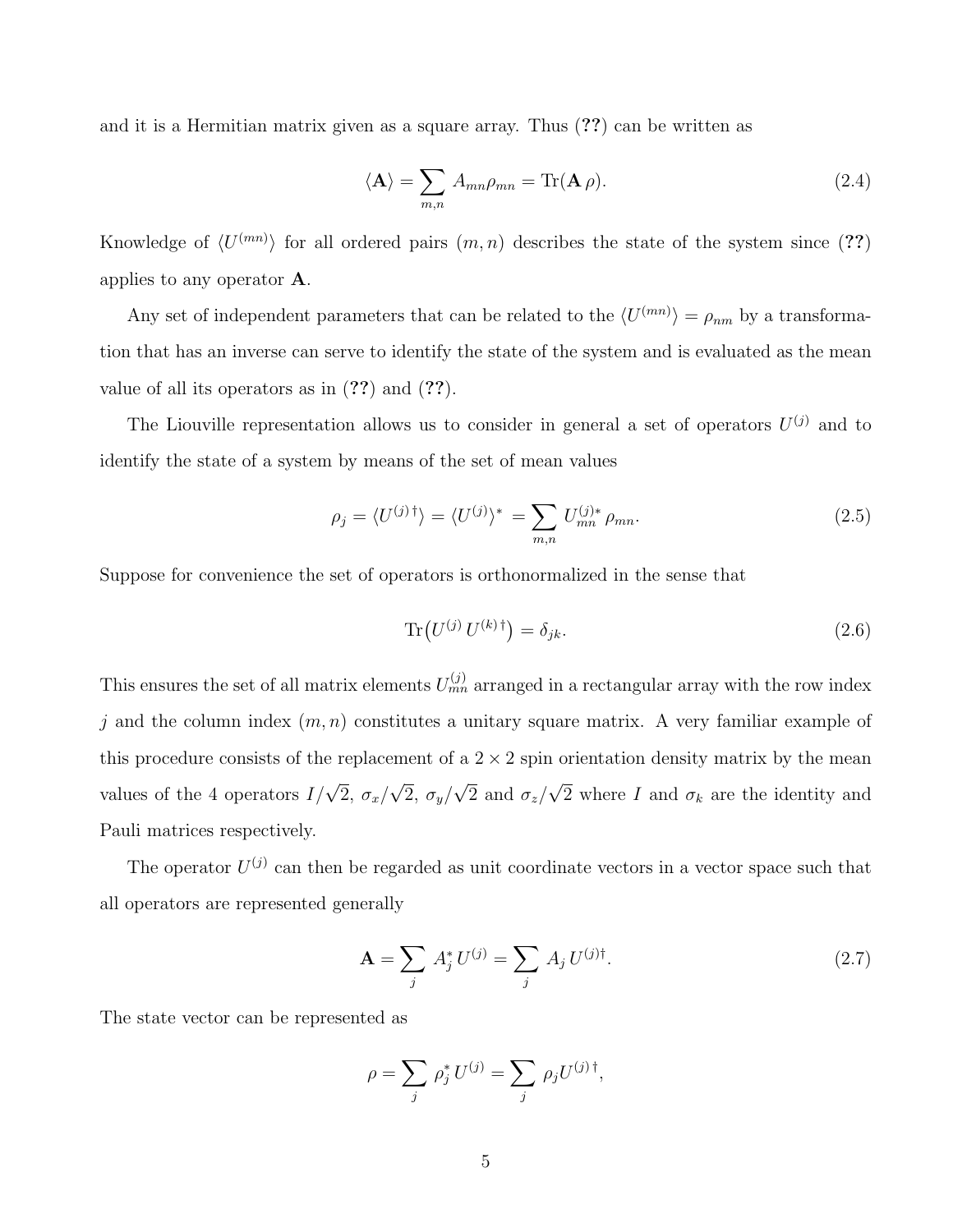and (??) generalizes to

$$
\langle \mathbf{A} \rangle = \text{Tr}(\mathbf{A} \rho) = \sum_{j} A_{j} \rho_{j}^{*} = \mathbf{A} \cdot \rho.
$$
 (2.8)

The density matrix  $\rho_{mn}$  of any state can be reduced to diagonal form  $\rho_{nm} = \rho_n \delta_{nm}$  which is indicated in the Liouville representation by

$$
\rho = \sum_{a} p_a \rho^{(a)},\tag{2.9}
$$

In (??),  $\rho^{(a)}$  are the eigenvectors of  $\rho$ , which constitute an orthonormal system in the sense that

$$
\rho^{(a)} \cdot \rho^{(b)} = \delta_{ab} \tag{2.10}
$$

The eigenvalues  $p_a$  of  $\rho_{mn}$  must be nonnegative in order that any operator with nonnegative eigenvalues has a nonnegative mean value. In the notation of  $(??)$ ,  $\rho^{(a)}$  are designated  $U^{(aa)}$ . It follows that, from the condition  $p_a \geq 0$ ,

$$
\sum_{a} p_a = 1, \qquad \sum_{a} p_a^r = \text{Tr}(\rho^r) \le 1, \quad r > 1. \tag{2.11}
$$

The case  $r = 2$  in (??) will be important in what follows. The constraint limits the length of vector  $\rho$ 

$$
\sum_{a} p_a^2 = \text{Tr}(\rho^2) = \rho \cdot \rho \le 1. \tag{2.12}
$$

An entropy based on this has been proposed by Fano [?] and is defined as

$$
S_2 = -\log\left(\text{Tr}(\rho^2)\right) = -\log\left(\langle \rho \rangle\right). \tag{2.13}
$$

In the Liouville representation, the mean values of the operators of interest characterize the projection of  $\rho$  on a very small subspace of the entire state space of the state vector. A geometric interpretation is helpful in describing the nature of irreversibility.

The Schrödinger-von Neumann equation of motion for density matrices is

$$
\frac{\partial \rho}{\partial t} = -\frac{i}{\hbar} (H\rho - \rho H). \tag{2.14}
$$

This equation conserves the value of  $\text{Tr}(\rho^r)$ , hence conserves, in particular,  $\text{Tr}(\rho^2)$ , the length of  $\rho$ . It can be represented in the alternative way

$$
\frac{\partial \rho}{\partial t} = \mathbf{R}\rho = -i\mathbf{L}\rho. \tag{2.15}
$$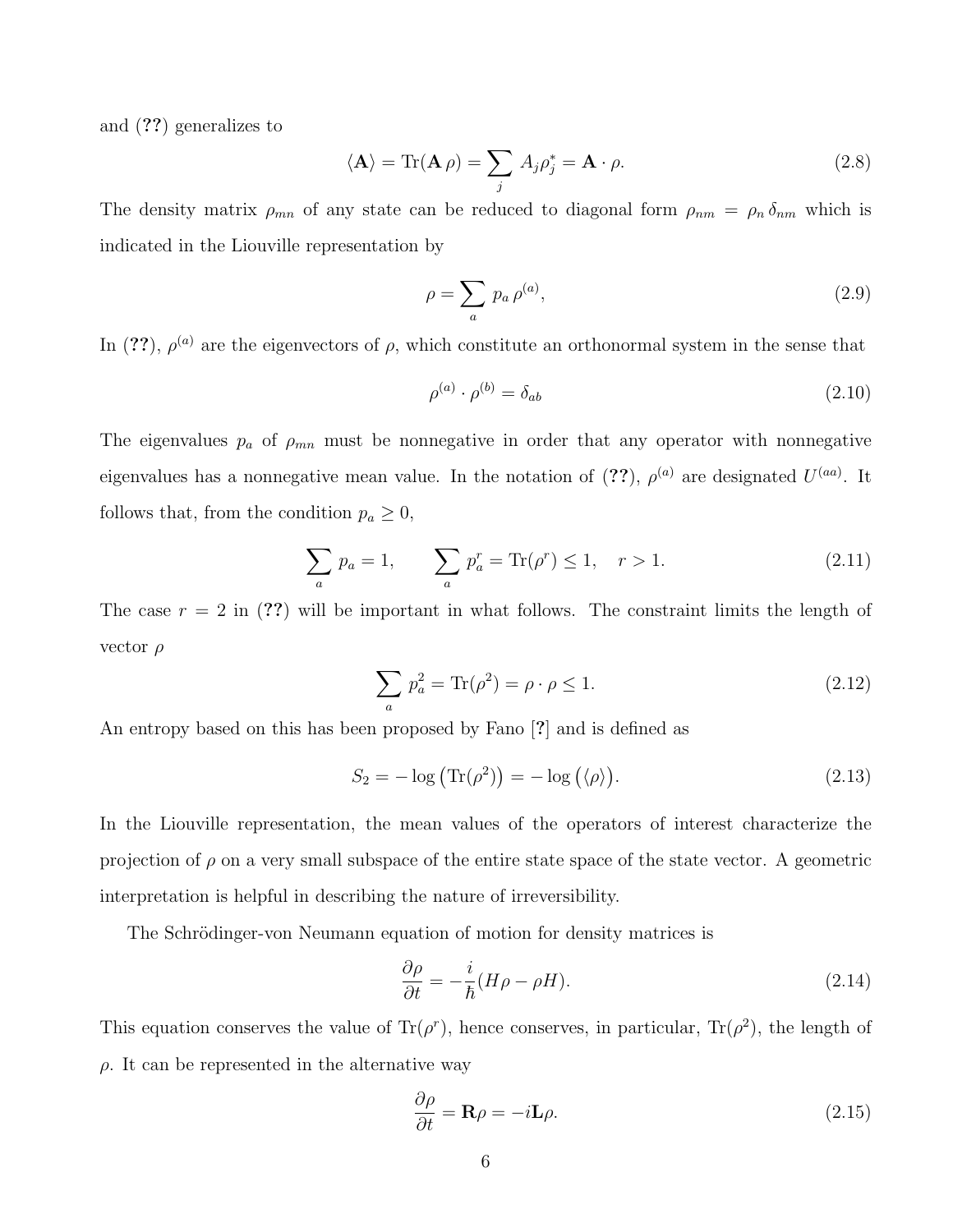where **R** and **L** are operators on the vector space with **L** and **R** anti-Hermitian. The eigenvalues of L are either of equal modulus and opposite sign in pairs or else equal to zero. In terms of real cartesian coordinates of the vector space,  $\bf{R}$  is represented by a real skew-symmetric matrix. The eigenvalues of L are the non-Hermitian  $U^{(r,s)}$ , where r, s indicate eigenstates of the Hamiltonian and the corresponding eigenvalues are the proper frequencies

$$
\omega_{rs} = \frac{1}{\hbar} (E_r - E_s). \tag{2.16}
$$

In the Limiting case of a classical system with canonical coordinates  $q_i$  and  $p_i$  in which

$$
\rho \to f(q_i, p_i), \qquad \mathbf{R} \to \sum_i \big[\frac{\partial H}{\partial q_i} \frac{\partial}{\partial p_i} - \frac{\partial H}{\partial p_i} \frac{\partial}{\partial q_i}\big],
$$

(??) reduces to the Liouville equation for the distribution function  $f(q_i, p_i)$ , hence the name of this vector space representation.

#### 2.2 Irreverssible Evolution in Time

Since this is a vector space based representation, and normalized superpositions of allowed states are also admissible, the set of physical states can be extended to a more general vector space on which the time evolution takes place. In general, this is not a Hilbert space but a generalized state space. In order to emphasize this, state  $\rho$  is written as  $|\rho\rangle$ . It is the case that the object  $\rho$  which represents the state of a physical system obeys a general time evolution equation of a similar form to (??), which we write as

$$
\frac{\partial \rho}{\partial t} = \mathcal{L}\rho. \tag{2.17}
$$

The operator  $\mathcal L$  acts on all physically admissible states which can be taken to belong to the linear manifold composed of elements  $\{|\rho\rangle\rangle\}$ . There is an inner product on this space defined as,

$$
\langle \langle \rho_1 | \rho_2 \rangle \rangle = \text{Tr}(\rho_1^{\dagger} \rho_2). \tag{2.18}
$$

Lindblad [?] gave the most general Markovian generator of the time evolution in the quantum case. The operator is non-Hermitian with respect to inner product (??). In general, these will be right and left eigenvectors which are introduced as

$$
\mathcal{L}|x_{\nu}\rangle\rangle = \lambda_{\nu}|x_{\nu}\rangle\rangle, \qquad \mathcal{L}^{\dagger}|y_{\nu}\rangle\rangle = \lambda_{\nu}^{*}|y_{\nu}\rangle\rangle. \qquad (2.19)
$$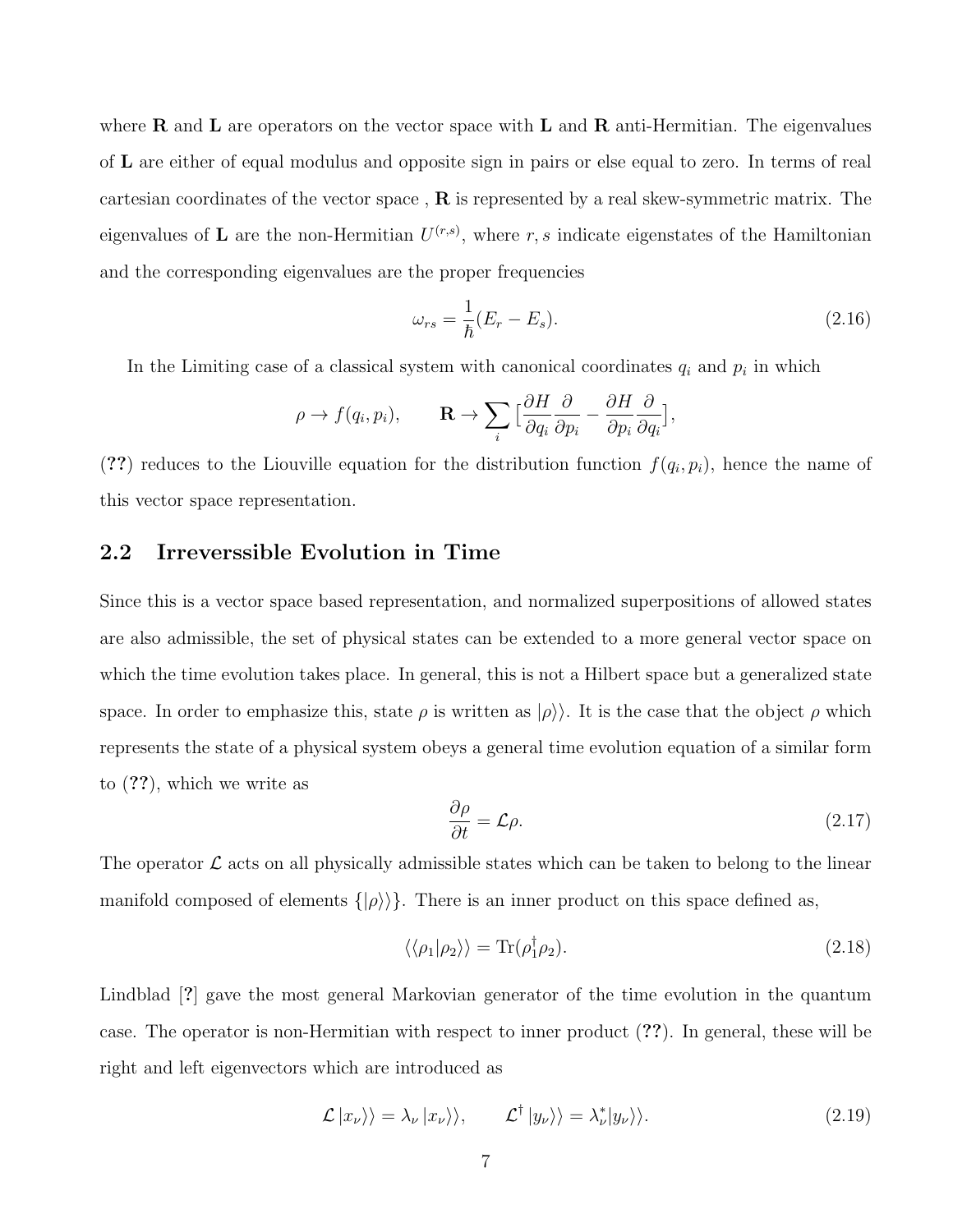These relations imply that

$$
\langle\langle y_{\mu}|\mathcal{L}|x_{\nu}\rangle\rangle = \lambda_{\nu}\langle\langle y_{\mu}|x_{\nu}\rangle\rangle, \quad \langle\langle\mathcal{L}^{\dagger}y_{\mu}|x_{\nu}\rangle\rangle = \lambda_{\mu}\langle\langle y_{\mu}|x_{\nu}\rangle\rangle. \tag{2.20}
$$

In the case  $\lambda_{\mu} \neq \lambda_{\nu}$  the states are mutually orthogonal and may be normalized. Useful results can be obtained when it is assumed that both right and left eigenstates form complete basis sets. When their corresponding eigenvalues are nondegenerate, this tends to be true. In general, they are complex which implies that oscillations and damping may be exhibited.

Given these observations, spectral representations for the Lindblad operator have the form

$$
\mathcal{L} = \sum_{\nu} |x_{\nu}\rangle\rangle\lambda_{\nu}\langle\langle y_{\nu}|, \qquad \mathcal{L}^{\dagger} = \sum_{\nu} |y_{\nu}\rangle\rangle\lambda_{\nu}^{*}\langle\langle x_{\nu}|. \tag{2.21}
$$

In the case in which both sets of eigenstates are complete, there is a resolution of the identity operator given as

$$
\mathcal{I} = \sum_{\nu} |x_{\nu}\rangle\rangle\langle\langle y_{\nu}| = \sum_{\nu} |y_{\nu}\rangle\rangle\langle\langle x_{\nu}|.\tag{2.22}
$$

Let us introduce the following mapping  $\Phi$  which acts on the states  $\{|x_{\nu}\rangle\rangle\}$  with range  $\{|y_{\nu}\rangle\rangle\}$  as

$$
\Phi = \sum_{\nu} |y_{\nu}\rangle\rangle\langle\langle y_{\nu}|. \tag{2.23}
$$

The inverse of this mapping is given by

$$
\Phi^{-1} = \sum_{\nu} |x_{\nu}\rangle\rangle\langle\langle x_{\nu}|. \tag{2.24}
$$

These are positive Hermitian operators. It is possible to define a new metric denoted M founded on the following bilinear form,

$$
M_{\Phi}(\rho_1, \rho_2) = \langle \langle \rho_1 | \Phi | \rho_2 \rangle \rangle = \text{Tr}(\rho_1^{\dagger} \Phi \rho_2). \tag{2.25}
$$

The metric defines a topology on the space of all quantum states such that

$$
M_{\Phi}(|x_{\nu}\rangle\rangle\langle\langle x_{\mu}|)=\langle\langle\Phi|x_{\mu}\rangle\rangle=\langle\langle x_{\nu}|y_{\mu}\rangle\rangle=\delta_{\nu\mu}.
$$
\n(2.26)

By using  $\Phi^{-1}$  a similar construction can be carried out on the  $|y_\nu\rangle$  states, hence  $\Phi$  may be considered to be a metric on the manifold of physical states. Using (??) and (??), it is found that

$$
\Phi \mathcal{L} \Phi^{-1} = \sum_{\nu} |y_{\nu}\rangle\rangle\langle\langle y_{\nu}|\mathcal{L}\sum_{\mu} |x_{\mu}\rangle\rangle\langle\langle x_{\mu}| = \sum_{\mu,\nu} |y_{\nu}\rangle\rangle\langle\langle y_{\nu}|\mathcal{L}|x_{\mu}\rangle\rangle\langle\langle x_{\mu}|
$$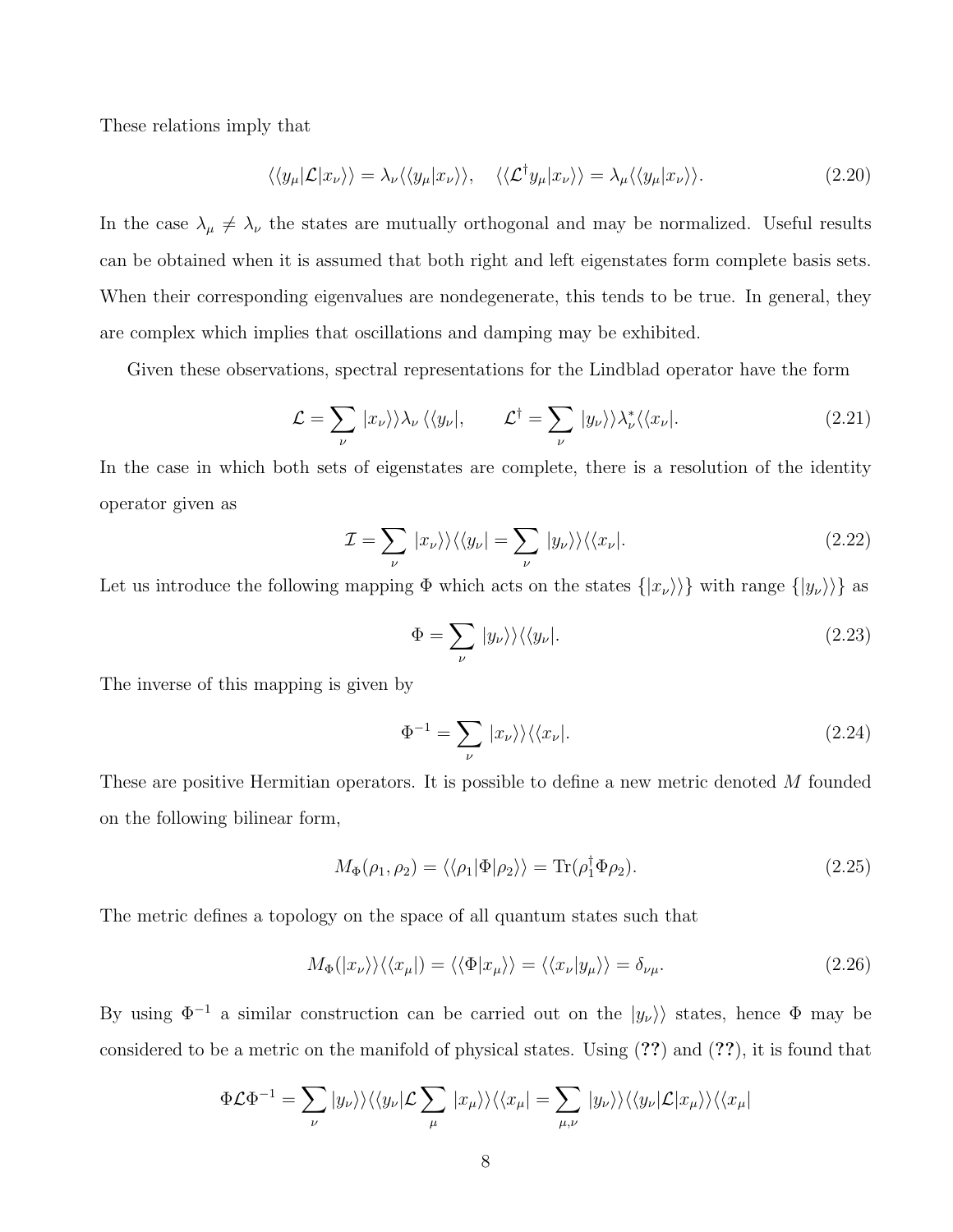$$
= \sum_{\mu,\nu} |y_{\nu}\rangle\rangle \lambda_{\nu}^* \langle \langle y_{\nu} | x_{\mu} \rangle\rangle \langle \langle x_{\mu} | = \sum_{\mu,\nu} | y_{\nu} \rangle\rangle \delta_{\mu\nu} \langle \langle x_{\mu} | \lambda_{\nu}^* \rangle
$$
\n
$$
= \sum_{\nu} | y_{\nu} \rangle\rangle \lambda_{\nu}^* \langle \langle x_{\nu} | = \mathcal{L}^{* \dagger}.
$$
\n(2.27)

It is assumed that complex conjugation affects only c-numbers and not states. Now (??) is an important result, since it implies the following set of relations

$$
\Phi \mathcal{L} = \mathcal{L}^{* \dagger} \Phi, \qquad \mathcal{L} \Phi^{-1} = \Phi^{-1} \mathcal{L}^{* \dagger},
$$
  
\n
$$
\Phi \mathcal{L}^{*} = \mathcal{L}^{\dagger} \Phi, \qquad \mathcal{L}^{*} \Phi^{-1} = \Phi^{-1} \mathcal{L}^{\dagger}.
$$
\n(2.28)

If  $\mathcal L$  has real eigenvalues then  $\mathcal L^* = \mathcal L$ , so the operator is Hermitian with respect to  $M_{\Phi}$  in (??). The results in (??) have many applications, as will be seen shortly. The time dependent state that is a solution to evolution equation (??) is given by

$$
|\rho(t)\rangle\rangle = \sum_{\nu} \tau_{\nu} e^{\lambda_{\nu}t} |x_{\nu}\rangle\rangle. \tag{2.29}
$$

The  $\tau_{\nu}$  take the form,

$$
\tau_{\nu} = \langle \langle y_{\nu} | \rho(0) \rangle \rangle. \tag{2.30}
$$

In physical terms, this means that for the time evolution operator, there exists a steady state  $|x_o\rangle$ which corresponds to the eigenvalue  $\lambda_o = 0$  which is stationary. This implies that

$$
\mathcal{L}|x_o\rangle\rangle = 0.\tag{2.31}
$$

Any solution must approach this in a smooth way so this means that  $Re \lambda_{\nu} \leq 0$  for all  $\nu$ .

#### 2.3 A Model Example

At this point, a clear example is worth studying and kept in mind as we proceed. A simple 3-level system is considered in which there are two excited states  $|1\rangle$  and  $|2\rangle$  which decay to the ground state  $|0\rangle$ . The actual influence of the Hamiltonian will not be included in order that the model be soluble and independent of the Hamiltonian. The density matrix system of equations are given by

$$
\frac{\partial}{\partial t} \begin{pmatrix} \rho_{11} \\ \rho_{22} \\ \rho_{00} \end{pmatrix} = \begin{pmatrix} -\Gamma_1 & 0 & 0 \\ 0 & -\Gamma_2 & 0 \\ \Gamma_1 & \Gamma_2 & 0 \end{pmatrix} \begin{pmatrix} \rho_{11} \\ \rho_{22} \\ \rho_{00} \end{pmatrix} . \tag{2.32}
$$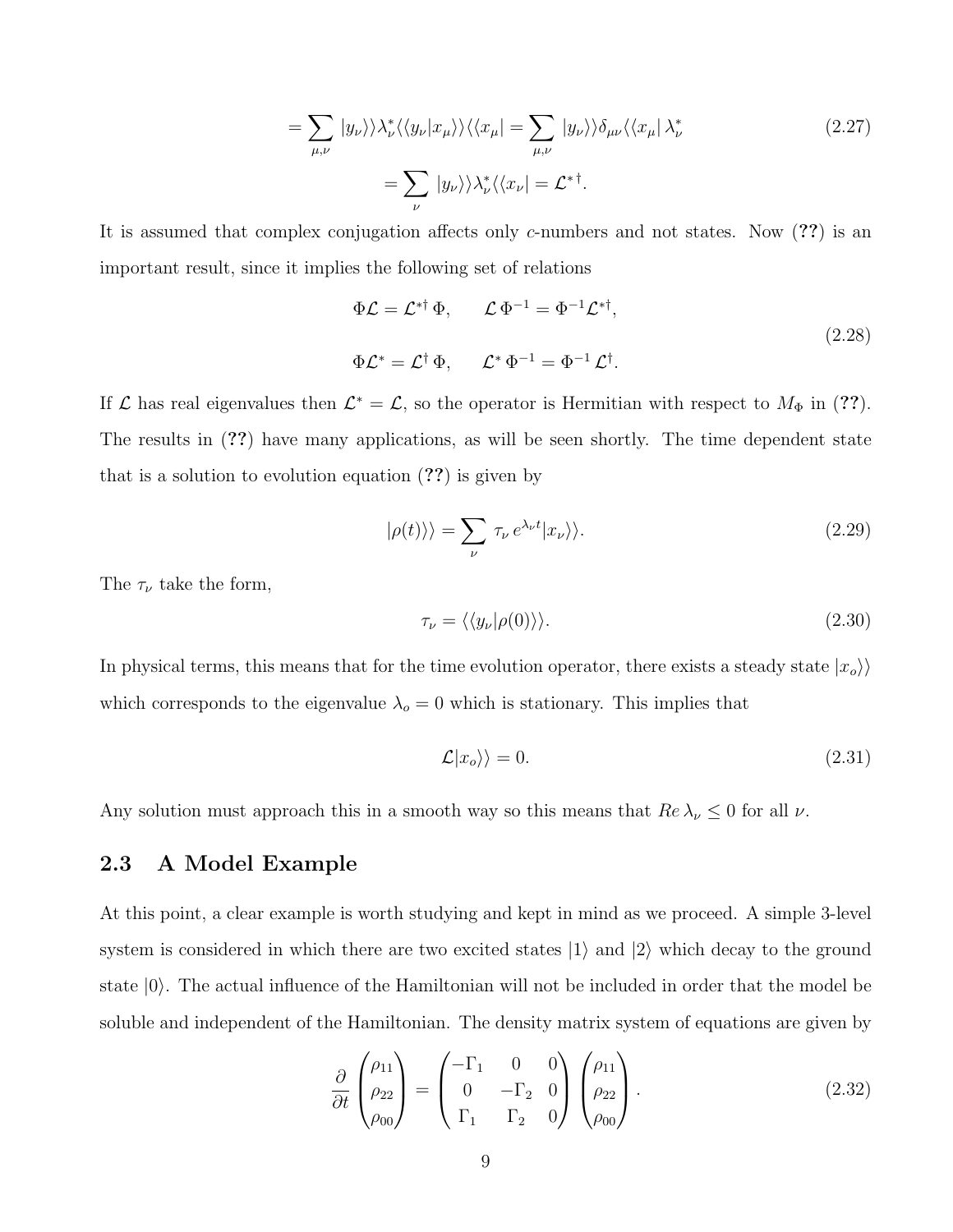The off-diagonal elements decouple completely and need not be considered further. Although not complicated to follow, the model demonstrates how entropy is a monotonically increasing function, but may lose its relevance in the general case.

The solution to this first order system can be found if the initial state is taken to be

$$
\rho(0) = \frac{1}{2}(|1\rangle\langle 1| + |2\rangle\langle 2|). \tag{2.33}
$$

It has the form,

$$
\rho_{11}(t) = \frac{1}{2}e^{-\Gamma_1 t}, \qquad \rho_{22}(t) = \frac{1}{2}e^{-\Gamma_1 t}, \qquad \rho_{00}(t) = 1 - \frac{1}{2}e^{-\Gamma_1 t} - \frac{1}{2}e^{-\Gamma_2 t}.
$$
 (2.34)

At the initial time, the von Neumann entropy and  $S_2$  both produce the value  $S = \log(2)$ . The values of these two functions differ further on somewhat. For the case in which  $\Gamma_1 = \Gamma_2$ , we find

$$
S_{vN} = e^{-\Gamma t} (\log 2 + \Gamma t) - (1 - e^{\Gamma t}) \log(1 - e^{-\Gamma t}),
$$
  
\n
$$
S_2 = -\log(1 - 2e^{-\Gamma t} + \frac{3}{2}e^{-2\Gamma t}).
$$
\n(2.35)

Both of these functions increase at the start, but after a maximum value, decay to zero. Both have a maximum value of  $S_m = \log(3)$  assumed when all three levels have equal probabilities. This is the case when  $t_c = \log(3/2)$ . At this point the uncertainty in the level population is a maximum. The Lindblad operator tends to increase the entropy initially, so this is quite general. This comes from the mixing of the state  $|0\rangle$  which will eventually take over and make the entropies go to zero.

Considering matrix (??) the eigenvalues of this matrix are  $\lambda_0 = 0$ ,  $\lambda_1 = \Gamma_1$  and  $\lambda_2 = \Gamma_2$  and the eigenvectors are

$$
\lambda_0 = 0, \quad |x_0\rangle\rangle = \begin{pmatrix} 0 \\ 0 \\ 1 \end{pmatrix}, \quad \langle \langle y_0 | = (1, 1, 1),
$$
  

$$
\lambda_1 = \Gamma_1, \quad |x_1\rangle\rangle = \begin{pmatrix} 1 \\ 0 \\ 1 \end{pmatrix}, \quad \langle \langle y_1 | = (1, 0, 0),
$$
  

$$
\lambda_2 = \Gamma_2, \quad |x_2\rangle\rangle = \begin{pmatrix} 0 \\ 1 \\ -1 \end{pmatrix} \quad \langle \langle y_2 | = (0, 1, 0),
$$
 (2.36)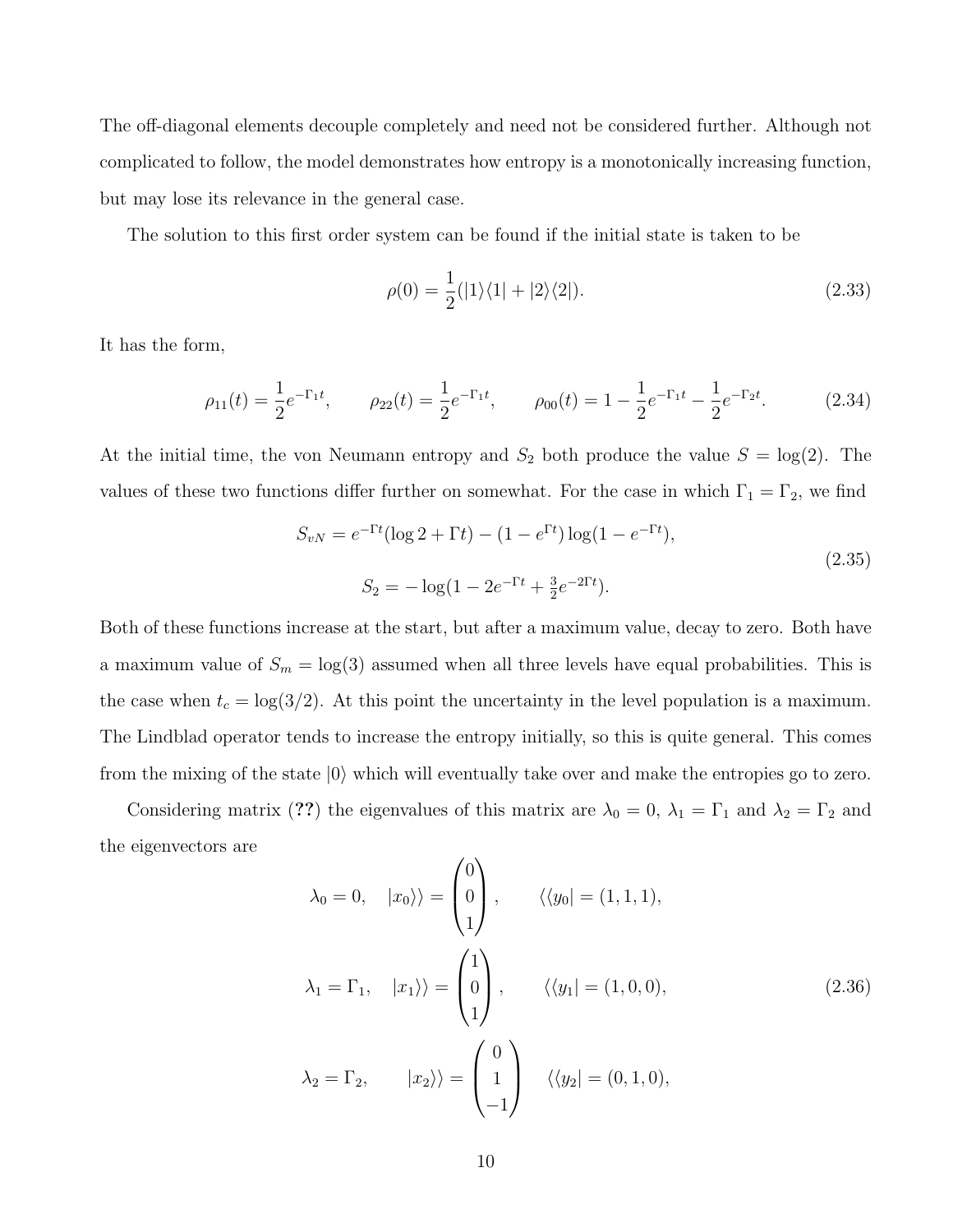$$
\langle \langle y_m | x_n \rangle \rangle = \delta_{mn}.
$$

The operator has a spectral resolution in terms of  $|x_{\nu}\rangle\rangle, |y_{\nu}\rangle\rangle$ ,

$$
\mathcal{L} = -\sum_{n} |x_{n}\rangle\rangle \lambda_{n} \langle\langle y_{n}|. \tag{2.37}
$$

The matrix form of  $\Phi$  is given by

$$
\Phi = |y_0\rangle\rangle\langle\langle y_0| + |y_1\rangle\rangle\langle\langle y_1| + |y_2\rangle\rangle\langle\langle y_2| = \begin{pmatrix} 2 & 1 & 1 \\ 1 & 2 & 1 \\ 1 & 1 & 1 \end{pmatrix} . \tag{2.38}
$$

The eigenvalues of matrix M are all positive  $\{1,2\pm\}$ √ 3} so it can serve as a metric. The inverse matrix is

$$
\Phi^{-1} = |x_0\rangle\rangle\langle\langle x_0| + |x_1\rangle\rangle\langle\langle x_1| + |x_2\rangle\rangle\langle\langle x_2| = \begin{pmatrix} 1 & 0 & -1 \\ 1 & 1 & -1 \\ 1 & -1 & 3 \end{pmatrix}
$$
 (2.39)

The scalar product which is given by  $M$  is

$$
M_S = \text{Tr}(\rho M \rho) = 1 + \rho_{11}^2 + \rho_{22}^2. \tag{2.40}
$$

For the case at hand,  $\rho_{11}$  and  $\rho_{22}$  are known and (??) gives

$$
M_S = 1 + \frac{1}{4}e^{-2\Gamma_1 t} + \frac{1}{4}e^{-2\Gamma_2 t} \ge 1.
$$
\n(2.41)

It approaches an asymptotic value monotonically, so at  $t = 0$  we have  $M<sub>S</sub> = 3/2$  giving the measure entropy a value

$$
S_M = \log(\frac{3}{2}).\tag{2.42}
$$

This indicates that of these initially possible states, two are equally probable.

### 3 Generalized Entropy and Lyapunov Functions

Under irreversible time evolution a system singles out one particular direction of time and this defines the forward development [?, ?]. In classical dynamics this is realized by introducing a monotonically changing functional called a Lyapunov function. A natural choice would be the object introduced by Fano,

$$
P = \text{Tr}\,\rho^2. \tag{3.1}
$$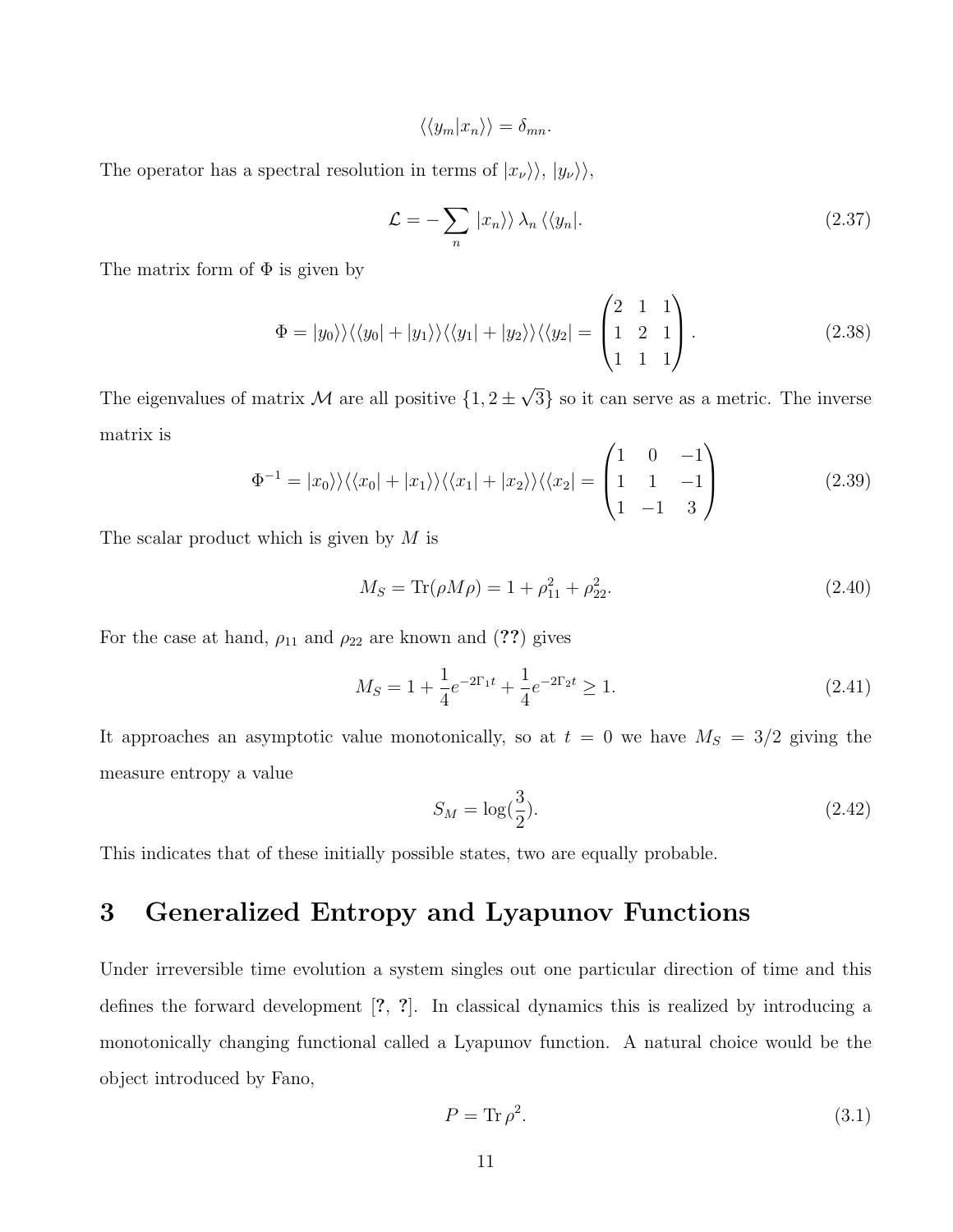As noted previously, Fano uses minus the logarithm of (??) to serve as an entropy

$$
S_2 = -\log P = -\log\langle \rho \rangle. \tag{3.2}
$$

This is certainly not the only measure which has been proposed. The von Neumann entropy has also been mentioned and it is frequently used

$$
S_{vN} = -\text{Tr}(\rho \log \rho) = -\langle \log \rho \rangle. \tag{3.3}
$$

These two entropies may be close to each other in some sense if  $\rho$  is localized according to some criterion. In fact the following bound obtains

$$
S_2 \le S_{vN}.\tag{3.4}
$$

For pure states or even distributions, such as  $\rho = N^{-1}$ , the two agree. However, in general monotonic systems, they are not monotonic functions of time in general open systems. This is due to the fact that the system need not tend to increase mixing. The example of the spontaneous decay to a unique ground state has already been seen, so another quantity may be more suitable.

In fact, the bilinear function  $M_{\Phi}(\rho, \rho)$  provides an example of a monotonically changing function of time. Differentiating and using (??), its conjugate and (??), we calculate

$$
\frac{\partial}{\partial t} M_{\Phi}(\rho, \rho) = \text{Tr}(\partial_t \rho^{\dagger} \Phi \rho) + \text{Tr}(\rho^{\dagger} \Phi \partial_t \rho) = \text{Tr}(\rho^{\dagger} \mathcal{L}^{\dagger} \Phi \rho) + \text{Tr}(\rho^{\dagger} \Phi \mathcal{L} \rho)
$$

$$
= \text{Tr}(\rho^{\dagger} \Phi (\mathcal{L} + \mathcal{L}^* \rho) = 2 \text{Re}(\text{Tr}(\rho^{\dagger} \Phi \rho)). \tag{3.5}
$$

Since the eigenvalues have non-positive real parts expansion  $(??)-(??)$  gives the inequality

$$
\frac{\partial}{\partial t} M_{\Phi}(\rho,\rho) = \sum_{\nu} |\tau_{\nu}|^2 (\lambda_{\nu} + \lambda_{\nu}^*) e^{(\lambda_{\nu} + \lambda_{\nu}^*)t} \le 0.
$$
\n(3.6)

This is stating the rate is decreasing with time and when a steady state has been attained, the evolution ceases. So a proper variational functional is proposed which determines a direction for time which is directed towards the eventual steady state. Thus, (??) represents the natural extension to the case of irreversible time evolution. Since the quantity decays monotonically and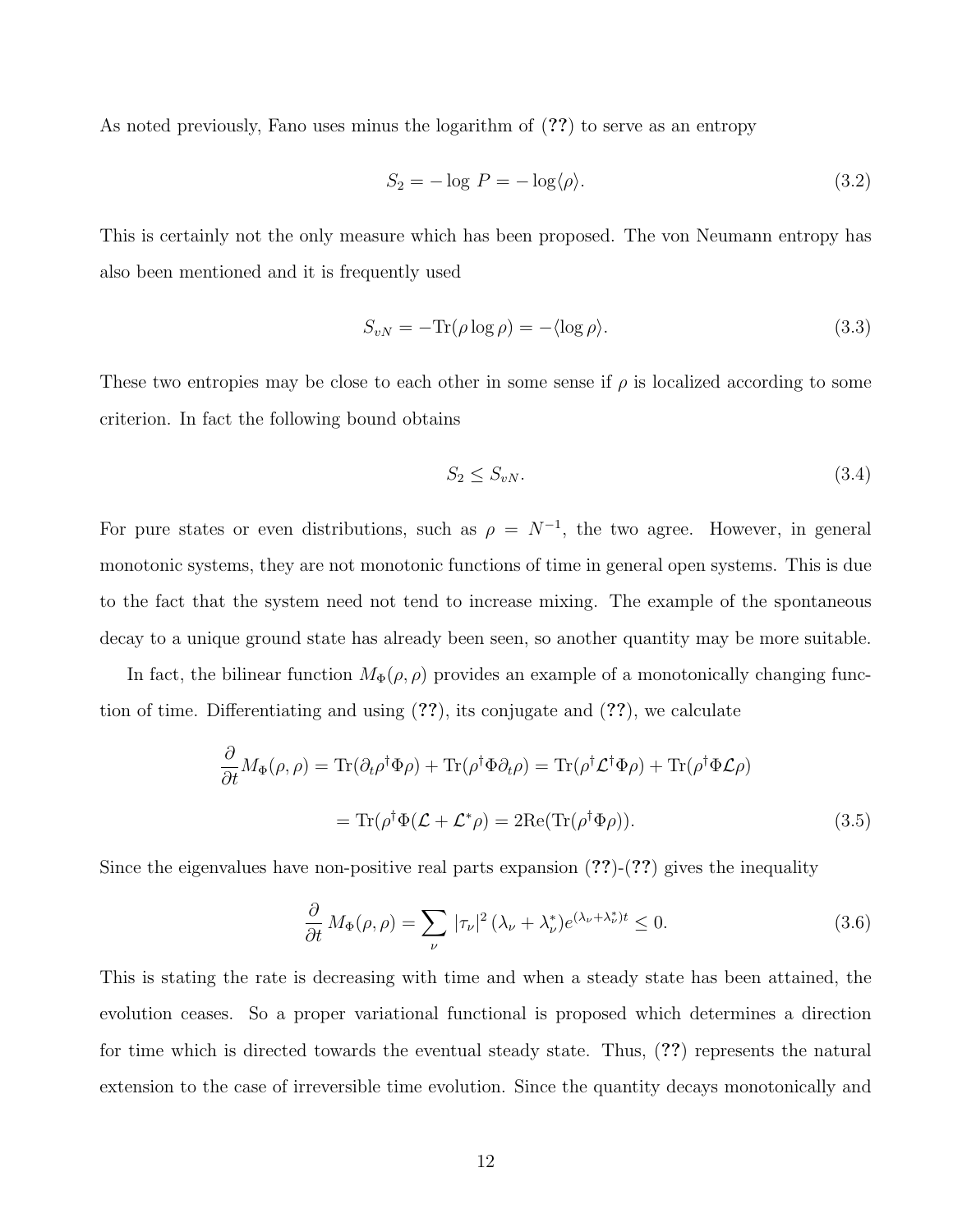goes to zero, it should be replaced by its negative value. It actually makes more sense to examine  $S_2$  in  $(??)$  and write

$$
S_{\Phi} = -\log\left(\text{Tr}(\rho^{\dagger}\Phi\rho)\right). \tag{3.7}
$$

Then  $S_{\Phi}$  is additive as well as monotonically increasing. Hence  $S_{\Phi}$  becomes the sum of contributions of partial systems.

There is a certain amount of ambiguity in the metric as the state can be rescaled as

$$
|x_{\nu}\rangle\rangle \to Q_{\nu}^{-1}|x_{\nu}\rangle\rangle, \qquad |y_{\nu}\rangle\rangle \to Q_{\nu}|y_{\nu}\rangle\rangle \tag{3.8}
$$

preserving the normalization condition and real  ${Q_\nu}$  can be taken arbitrarily. Under this transformation, the operator  $\Phi$  is given by

$$
\Phi = \sum_{\nu} |y_{\nu}\rangle \rangle Q_{\nu}^{2} \langle \langle y_{\nu} |.
$$
\n(3.9)

The scalar product  $M_{\Phi}(\rho_1, \rho_2)$  takes the form,

$$
M_{\Phi}(\rho_1, \rho_2) = \langle \langle \rho_1 | \Phi | \rho_2 \rangle \rangle = \sum_{\nu} \langle \langle \rho_1 | y_{\nu} \rangle \rangle Q_{\nu}^2 \langle \langle y_{\nu} | \rho_2 \rangle \rangle. \tag{3.10}
$$

Here recall that  $\tau_{\nu} = \langle \langle y_{\nu} | \rho \rangle \rangle$  is the expansion coefficient in  $|\rho \rangle \rangle = \sum_{\nu} r_{\nu} |x_{\nu} \rangle$ . The factor  $Q_{\nu}^2$  in (??) gives the freedom to gauge different states of different weights.

#### 3.1 Some Thermal Relations

Dynamical relaxation is caused by coupling to a reservior which can be distinguished by a temperature  $T$ , so the ultimate steady state of the relaxing system is the equilibrium configuration

$$
\rho_0 = \frac{1}{Z} e^{-\beta H},\tag{3.11}
$$

In (??),  $\beta = 1/k_B T$ , the partition function is  $Z = Tr(e^{-\beta H})$ , and H is the Hamiltonian of the system. Also the equilibrium condition  $\mathcal{L}\rho_0 = 0$  implies that since  $\rho_0$  is real,

$$
\mathcal{L}^* \rho_0^* = \mathcal{L}^* \rho_0 = 0. \tag{3.12}
$$

It is also Hermitian, and this suggests the relation

$$
\rho_0 \mathcal{L}^\dagger = \mathcal{L}^* \, \rho_0. \tag{3.13}
$$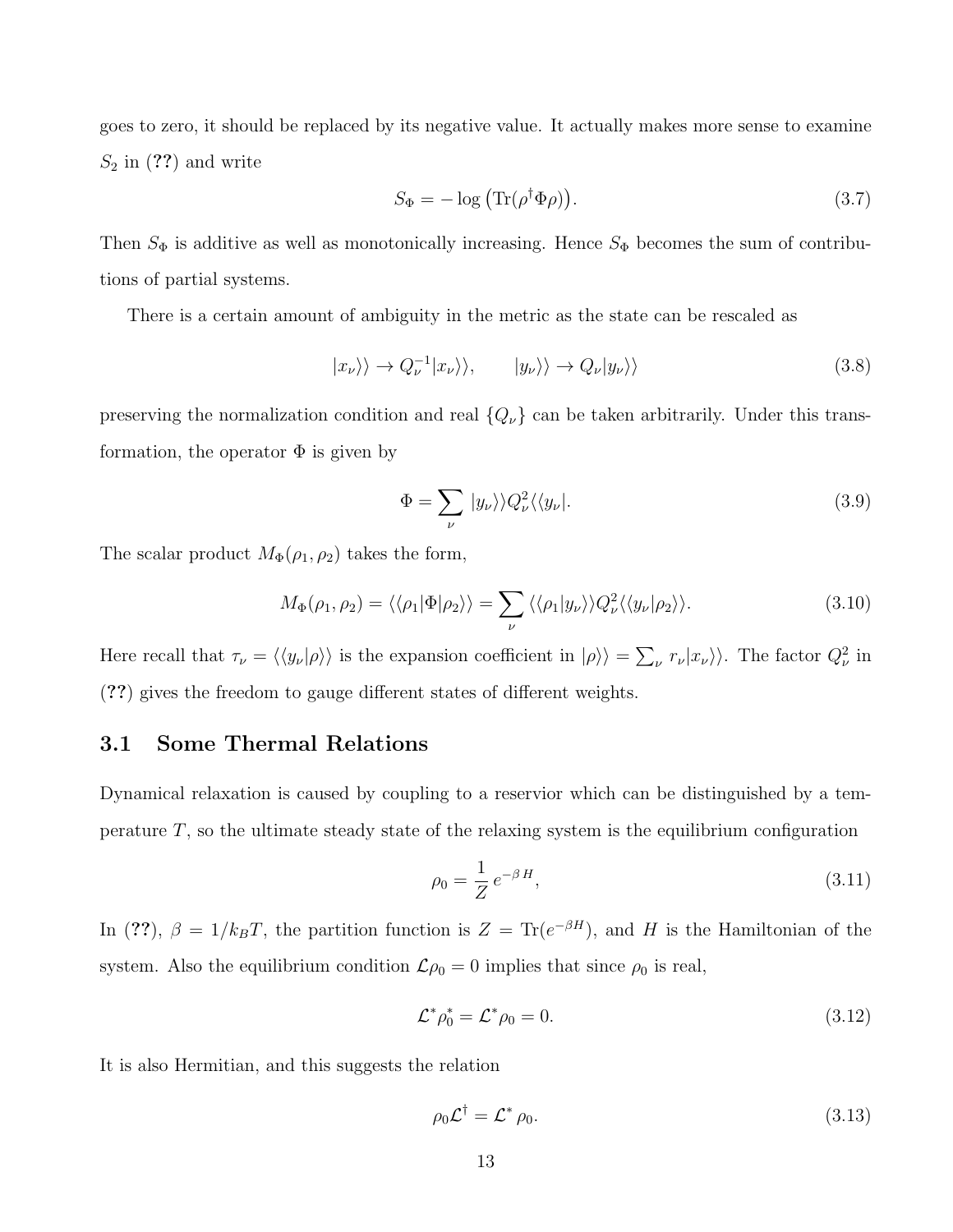Using (??), we get the relation

$$
\Phi^{-1}\mathcal{L}^{\dagger} = \mathcal{L}\Phi^{-1}.\tag{3.14}
$$

This suggests we choose  $\Phi$ , for finite temperature as,

$$
\Phi = \rho_0^{-1} = Ze^{\beta H}.\tag{3.15}
$$

This operator always exists for finite temperatures. The variational functional should be

$$
M_0(\rho,\rho) = \langle \langle \rho | \rho_0^{-1} | \rho \rangle \rangle = \text{Tr}(\rho^{\dagger} \rho_0^{-1} \rho). \tag{3.16}
$$

Ordinary equilibrium thermophysics then applies at equilibrium where  $\rho = \rho_0$ .

Taking  $\Phi$  as given in (??) implies that

$$
0 \le \text{Tr}[(\rho - \rho_0)\rho_0^{-1}(\rho - \rho_0)] = \text{Tr}[\rho \rho_0^{-1}\rho] - 1. \tag{3.17}
$$

Hence  $M_0$  in (??) has a lower bound given by

$$
M_0(\rho, \rho) \ge 1. \tag{3.18}
$$

Thus (??) implies that  $M_0(\rho, \rho)$  approaches one from above. When  $\rho$  is close to the equilibrium  $\rho_0$ , approximately it holds that  $\rho_0^{-1} \rho \doteq 1$ . The following expansion may be developed

$$
M_0 = \text{Tr}(\rho \rho_0^{-1} \rho) = \text{Tr}[\rho \exp(\log(\rho_0^{-1} \rho))] = \text{Tr}[\rho (1 + \log(\rho_0^{-1} \rho))] = \text{Tr} \rho + \text{Tr}[\rho \log(\rho_0^{-1} \rho)] \tag{3.19}
$$

This allows us to write the following relation in a form which is always defined for operators,

$$
M_0 - 1 \doteq \text{Tr}(\rho \log \rho) - \text{Tr}(\rho \log \rho_0)] = H(\rho | \rho_0). \tag{3.20}
$$

This is often called the relative entropy and it gives a positive measure of the distance the state has to traverse in order to reach the final state. It is known to be positive and it decreases monotonically to its limiting value under dynamical evolution. Note that relative entropy is not symmetric in its arguments, so asymmetry emerges from physics in a natural way.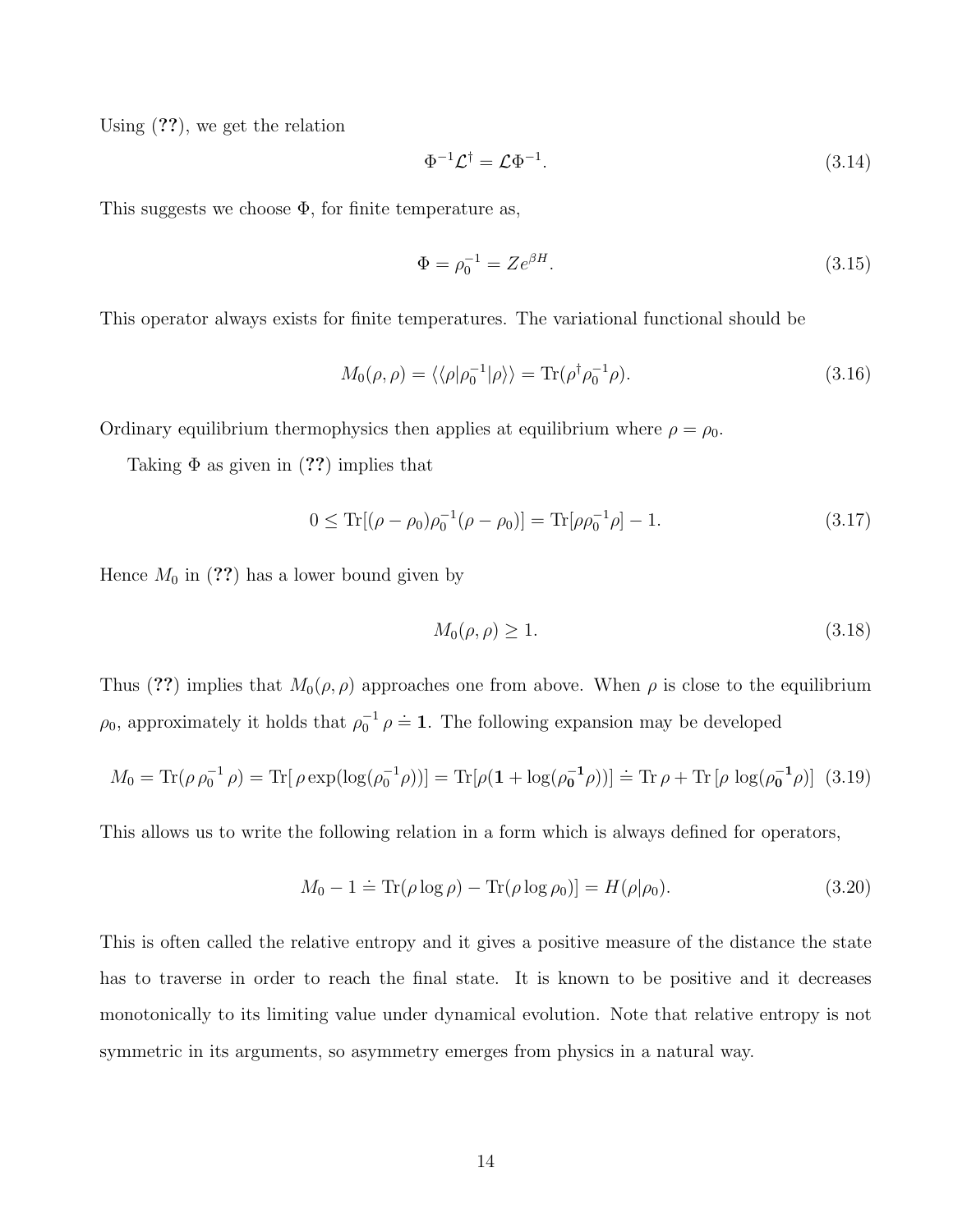#### 3.2 Entropy Inequality

Let us compare the relative entropy  $(??)$  to the entropy defined by the thermal functional

$$
M_0 = \text{Tr}[\rho \,\rho_0^{-1} \,\rho].\tag{3.21}
$$

Beginning with  $\rho \log(\rho_0^{-1} \rho)$ , its trace can be put in the form

$$
\text{Tr}[\rho \log(\rho_0^{-1} \rho)] = M_0 \text{Tr}[\rho_0(\frac{\rho_0^{-1} \rho}{M_0}) (\log(M_0) + \log(\frac{\rho_0^{-1} \rho}{M_0})]. \tag{3.22}
$$

There is the inequality for real numbers  $x \log x \leq x(x-1)$ , but it is applied to  $\rho_0^{-1} \rho$  ignoring for now that even if the factors are positive,  $\rho_0^{-1}\rho$  need not be, we finally arrive at the inequality

$$
\text{Tr}[\rho \log(\rho_0^{-1} \rho)] \le \log(M_0) + M_0 \text{Tr}[\rho_0 \left(\frac{\rho_0^{-1} \rho}{M_0}\right) \left(\left(\frac{\rho_0^{-1} \rho}{M_0}\right) - 1\right)] = \log(M_0) + \text{Tr}[\rho \left(\frac{\rho_0^{-1} \rho}{M_0} - 1\right)]
$$

$$
= \log(\text{Tr}(\rho \rho_0^{-1} \rho)). \tag{3.23}
$$

Consequently,  $(??)$  implies the following inequality for  $log(M_0)$  as

$$
\log[\text{Tr}(\rho \rho_0^{-1} \rho)] \ge \text{Tr}[\rho \log(\rho_0^{-1} \rho)]. \tag{3.24}
$$

This actually sharpens (??). It relates the entropy  $S_{\Phi}$  to the relative entropy generalizing (??). In terms of the relative von Neumann entropy, there is the inequality

$$
S_{vN}^{relative} \ge S_{\rho_0^{-1}}.\tag{3.25}
$$

Finally consider the principle of minimum entropy production to see if it can be located in this kind of theoretical structure. It is desirable to know if an expression for such a production can be derived. It is not necessary to force the state to deviate from its equilibrium condition, since subsequent time evolution will return it to equilibrium. The bilinear functional so defined will change monotonically from the value in its final state.

Return to the Lyapunov function (??) and write its rate of change

$$
\frac{\partial}{\partial t}M_{\Phi}(\rho,\rho) = \text{Tr}[\rho^{\dagger}\Phi(\mathcal{L}+\mathcal{L}^*)\rho].\tag{3.26}
$$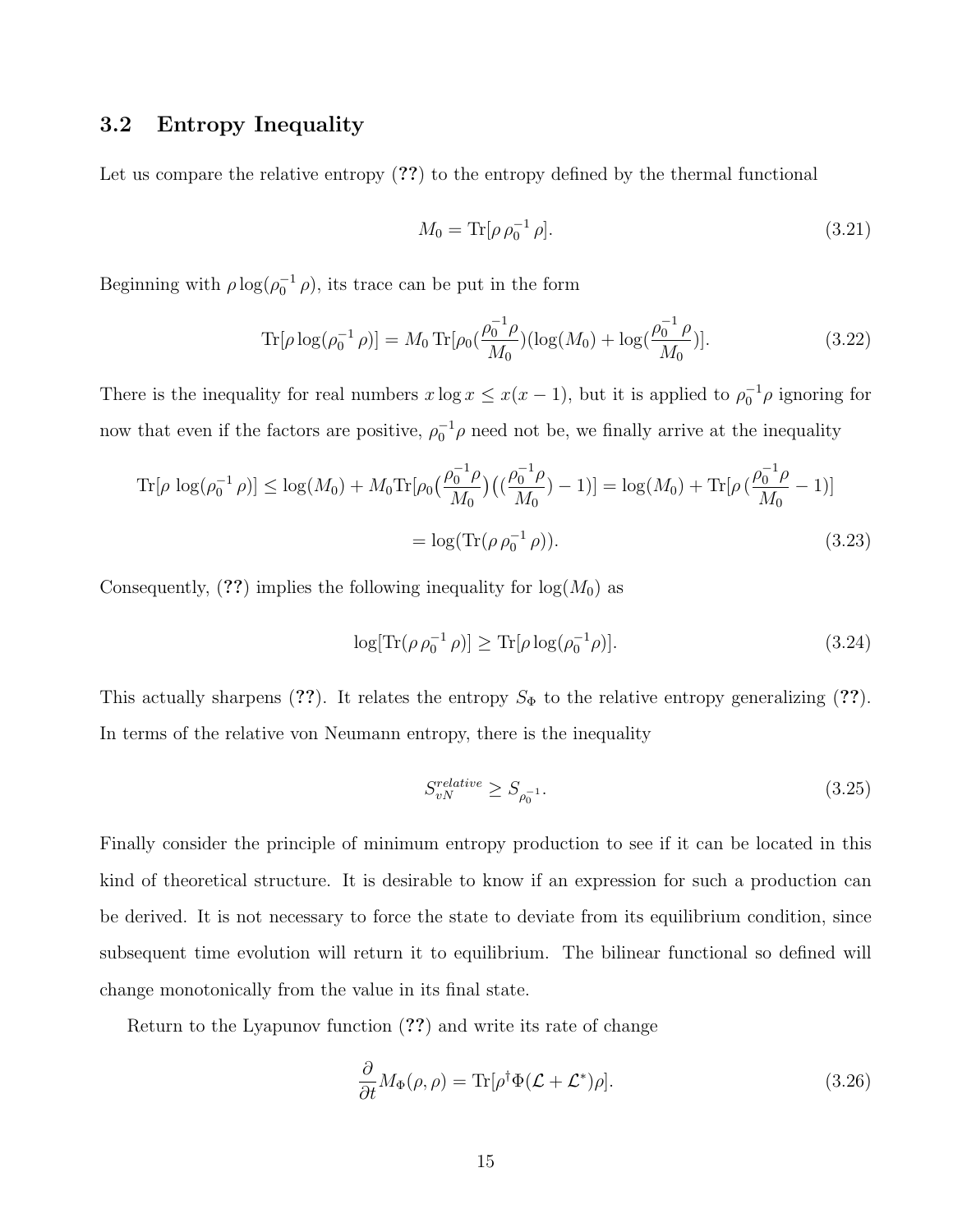For the equilibrium state, this has to be zero. For virtual deviations, it is the case that

$$
\frac{\partial}{\partial t}M[\rho_0 + \delta \rho, \rho_0 + \delta \rho] = \text{Tr}[\delta \rho^{\dagger} \Phi(\mathcal{L} + \mathcal{L}^*) \delta \rho] \le 0. \tag{3.27}
$$

The principle begins to be relevant only near the final equlilibrium point, at which the entropy may be given approximately,

$$
M_S = 1 + \text{Tr}(\rho \log \rho) - \text{Tr}(\rho \log \rho_0). \tag{3.28}
$$

Differentiate (??) with respect to t with  $\rho_0$  stationary to get  $\dot{M}_S$ ,

$$
\dot{M}_S = \text{Tr}(\dot{\rho}) + \text{Tr}(\dot{\rho}\log\rho) - \text{Tr}(\dot{\rho}\log\rho_0). \tag{3.29}
$$

This expression has to decrease to zero due to irreversible evolution. The first two terms in (??) can be related to the von Neumann entropy

$$
\dot{S}_{vN} = -\text{Tr}(\dot{\rho}\log\rho). \tag{3.30}
$$

This can be related to the rate of change of the internal entropy of the system .

Consider the canonical ensemble (??) instead to understand better some of the implications of this along with a set of additionally constrained variables  ${B<sub>i</sub>}$  such that

$$
\langle B_i \rangle = \text{Tr}(\rho_0 \, B_i) = \gamma_i. \tag{3.31}
$$

These could represent the exchange of conserved quantities, atoms, molecules so forth. The minimum entropy principle establishes the equilibrium representation

$$
\rho_0 = Z^{-1} \exp(-\beta H - \sum_i \lambda_i B_i).
$$
 (3.32)

The Lagrange multipliers  $\{\lambda_i\}$  are determined by means of the relation

$$
\gamma_i = \text{Tr}(\rho_0 B_i) = -\text{Tr}(\frac{\partial \rho}{\partial \lambda_i}).\tag{3.33}
$$

Placing this in (3.28) gives the rate of change

$$
\dot{M}_s = \frac{\partial}{\partial t} \operatorname{Tr}(\rho \log \rho) + \beta \operatorname{Tr}(\dot{\rho} H) + \sum_i \lambda_i \operatorname{Tr}(\dot{\rho} B_i) \le 0. \tag{3.34}
$$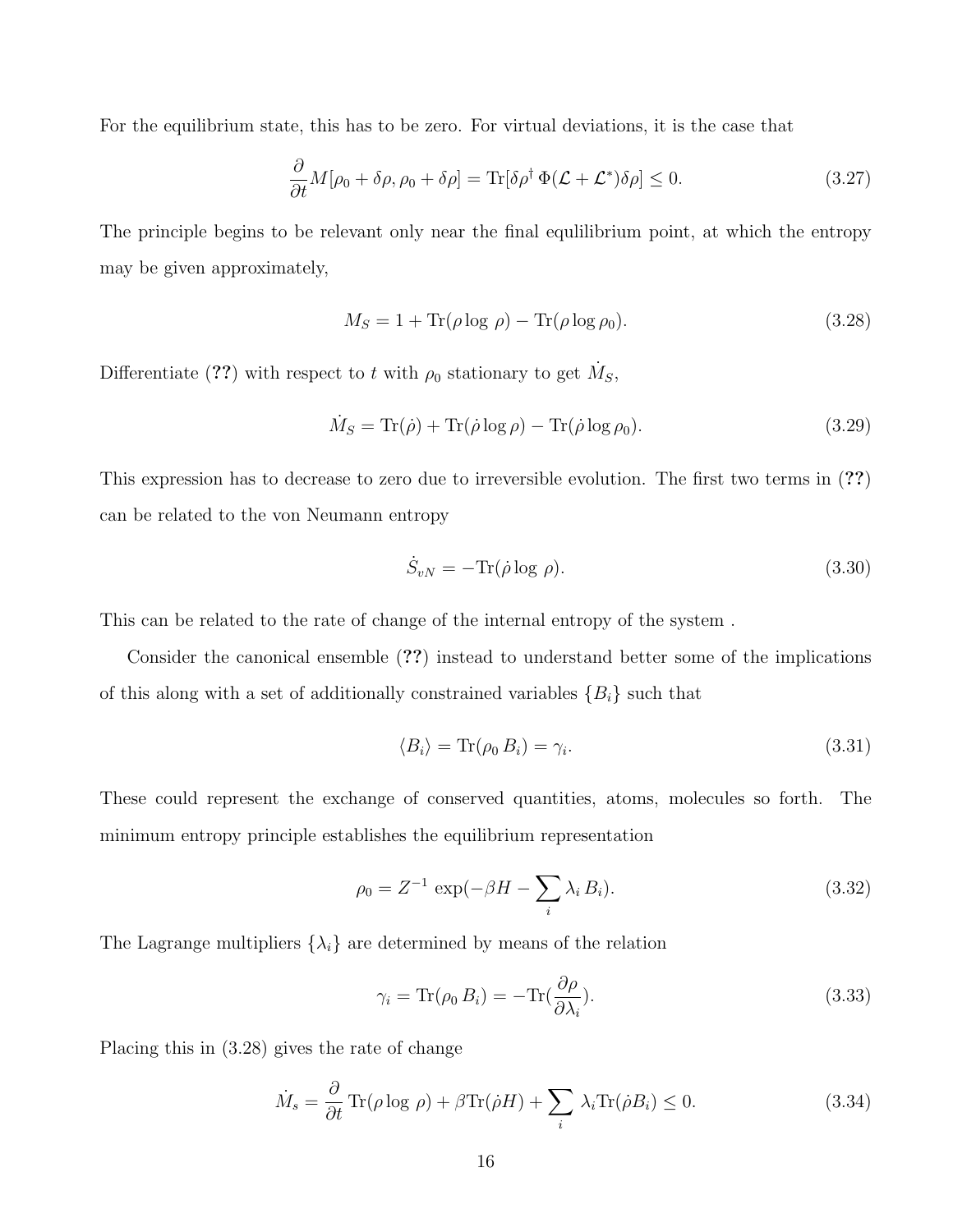But the entropy of the system is  $S_{int} = S_{vN}$  and it is found this implies the inequality

$$
S_{int} \ge \frac{\dot{E}}{k_B T} + \sum_i \lambda_i \dot{\gamma}_i. \tag{3.35}
$$

The change of entropy due to energy flux into the reservoir at temperature T is accounted for by the first term.

Inequality (??) states that for a fixed energy flux the system entropy must change at least this much . It allows us to state that the minimum entropy production rate takes place when the state is given by  $\rho_0$  at which the variational functional takes the value zero. Given the additional constraints, virtual fixing of these parameters away from their equilibrium values gives their own contributions to the minimum value of the entropy production. Result (??) determines expressions for these contributions in the form  $\lambda_i \dot{\gamma}_i$ . Only in the case near equilibrium where (??) holds is the separation of entropy change between the system under consideration and its environment valid. The full expression (??) for the functional does not allow the identification of the two pieces. When away from equilibrium they emerge intermixed in an inseparable way.

### 4 Black Hole Entropy and Unitarity

It is the current belief that information in the real world has a physical nature and cannot simply disappear in any physical process. The information loss paradox however contradicts this claim and asserts instead that information can be lost in a black hole. This is to say many distinct physical states evolve into exactly the same final state. This corresponds to the case in which matter decays into a thermal state after collapsing into a black hole. This kind of picture leads to the paradoxical claim as to the violation of entropy conservation. In other words, it violates the principle of unitarity for quantum dynamics of an isolated system.

The ideas presented here may provide some help in sorting out this problem by considering the emission as related to a kind of tunneling process [?]. Up to now, the radiation from a black hole has been considered purely thermal as the background geometry has been considered fixed and energy conservation has not been enforced properly during the radiation process. It has been proposed that information could come out if the emitted radiation were not thermal. Hawking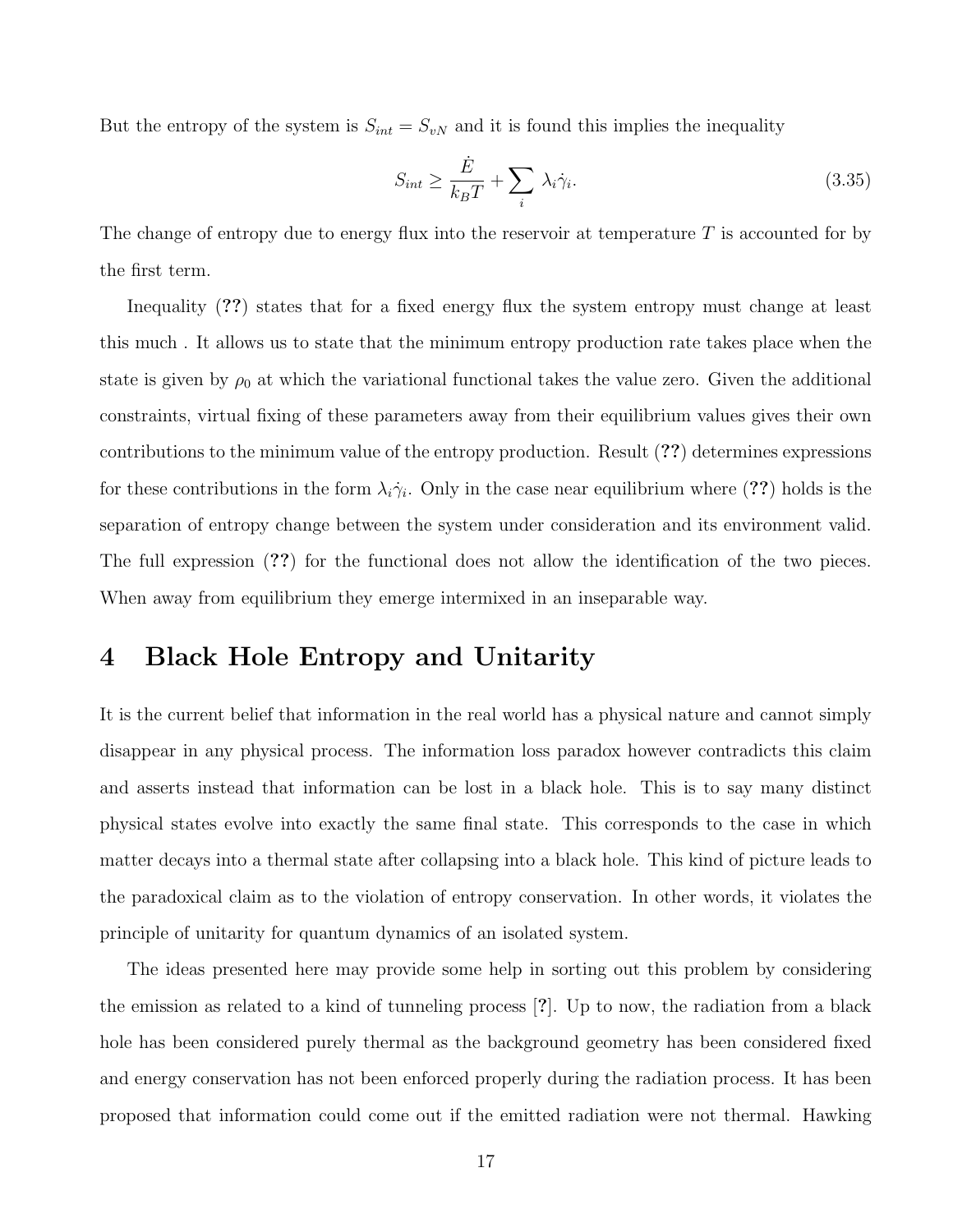radiation can be thought of as a tunneling phenomenon. In this event, a pair of particles is spontaneously generated inside the event horizon. The positive energy particle tunnels out to infinity while the negative energy particle remains inside the horizon. It may also be thought that the pair is created outside the horizon and the negative energy particle tunnels inside the black hole.

When a system is composed of several parts, the reduced state for any part or subsystem may be mixed. Typically, the added information from all parts decreases. The mechanism for this loss of information is understood to be quantum entanglement. When two subsystems are entangled their respective entropies increase. This is equivalent to a decrease of information contained in the parts. The apparent loss to the total system information is due to information hidden inside correlations between the subsystems. In the case of a radiating black hole, it is the correlation between outgoing radiation states and the internal inaccessible states of the black hole. The original idea behind Hawking radiation is that it has a thermal spectrum. This is inconsistent with energy conservation due to the approximation of a fixed background geometry. There is now an approach to Hawking radiation in which it is thought of as a form of quantum tunneling. It is necessary to strictly enforce energy conservation of the tunneled s-wave outgoing particles. The tunneling barrier is created by the outgoing particle itself as ensured by energy conservation.

There are certainly some mechanisms for entropy production as outlined here. There is certainly the possibility of Lyapunov functions which have been associated with and studied in the area of quantum dynamical systems and chaos. One such paradigm will be mentioned that supports this. This is one that comes out of the conjecture by Verlinde [?] that gravity can be derived from an entropic force or that gravity is a kind of elasticity of space time. This related spacetime elasticity could be considered as a modified reletivistic version of the Poincaré conjecture such that the Perelman W-entropy is used for deriving both gravitational equations and their thermodynamic properties.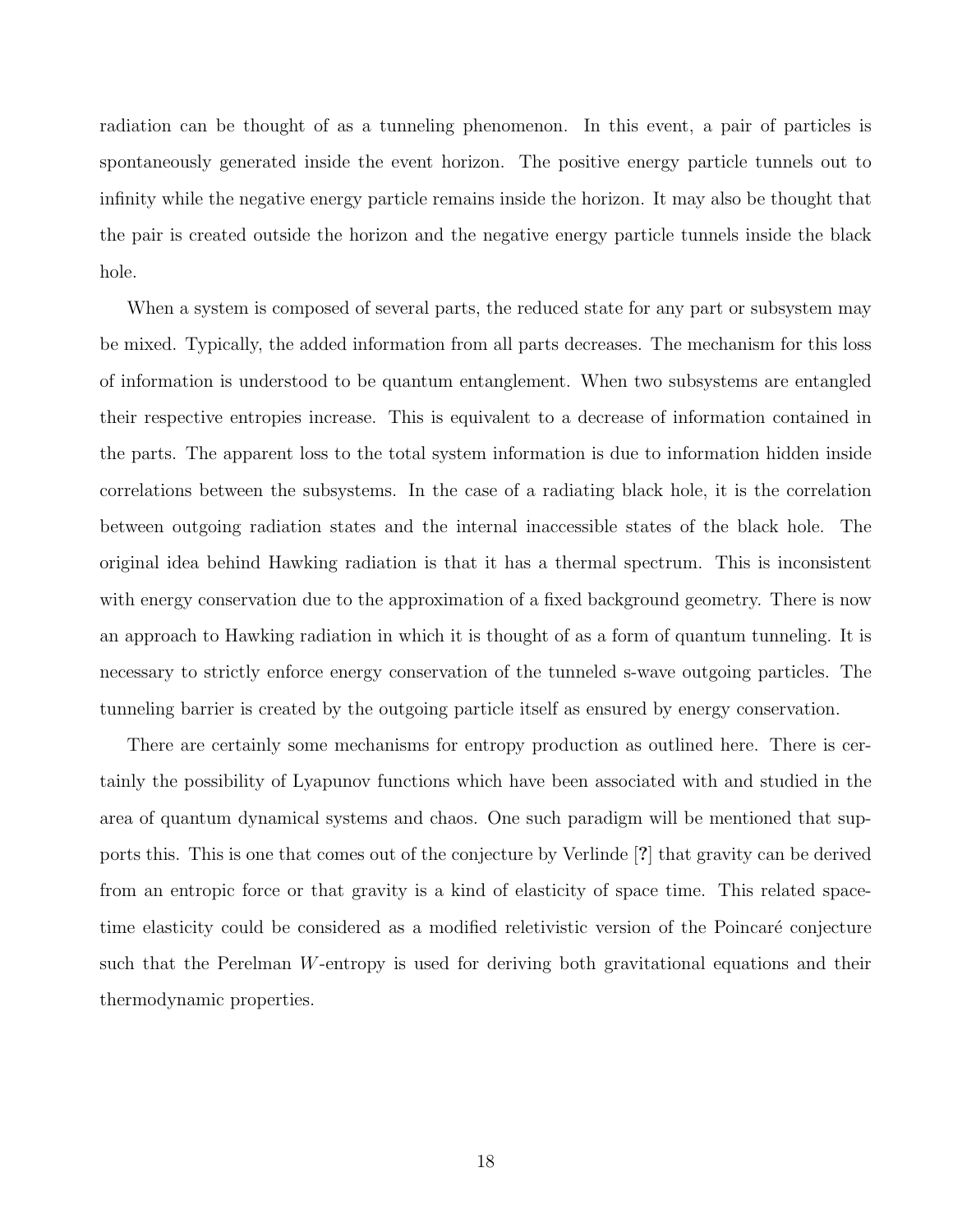#### 4.1 Entropy Change for a Two-Manifold

A somewhat sophisticated example, although not entirely quantum model, of a flow is considered related to two manifolds or surfaces [?]. Consider the Ricci flow and define a quantity on a surface called the surface entropy. To this end, let  $R_{ij}$  be the Ricci tensor and R the scalar curvature function. We consider just the case  $R(\cdot, 0) > 0$  and  $R > 0$ . Let r denote the average scalar curvature constant defined as

$$
r = \frac{\int_{M^n} R \, d\mu}{\int_{M^n} d\mu}.
$$

then the function f which is scalar is defined as  $f = R - r$ . As well,  $d\mu$  is the integration measure on the manifold. The surface entropy is defined for a metric of strictly positive curvature as

$$
S_e(g) = -\int_{M^n} R \log R d\mu.
$$
\n(4.1)

This formally resembles an entropy because formally it resembles certain classical entropies, each of which is proportional to the integral of a positive function times its logarithm. Note the resemblance to the von Neumann entropy with this sign convention. The case of two manifolds will be of studied so we restrict  $n$  to be two.

Although more background knowledge might be supplied it will suffice to note the following relations which will be needed. The integral of  $\Delta f$  over  $M^2$  is zero. If t is the evolution parameter or time the following results are used and given without proof,

$$
\frac{\partial}{\partial t} R = \Delta R + R(R - r), \qquad \frac{\partial}{\partial t} d\mu = (r - R) d\mu.
$$
 (4.2)

Using (??) it is the case that

$$
\frac{\partial}{\partial}R = \left(\frac{\partial R}{\partial t}\right)d\mu + R\left(\frac{\partial}{\partial t}d\mu\right) = \left(\Delta R + R(R-r)\right)d\mu + R(r-R)d\mu = \Delta R d\mu. \tag{4.3}
$$

*Theorem:* If  $(M^2, g(t))$  is a solution of the normalized Ricci flow on a compact surface such that  $R(\cdot, 0) > 0$ , then the entropy evolves by

$$
\frac{dS_e}{dt} = \int_{M^2} \frac{|\nabla R|^2}{R} d\mu - \int_{M^2} (R - r)^2 d\mu.
$$
 (4.4)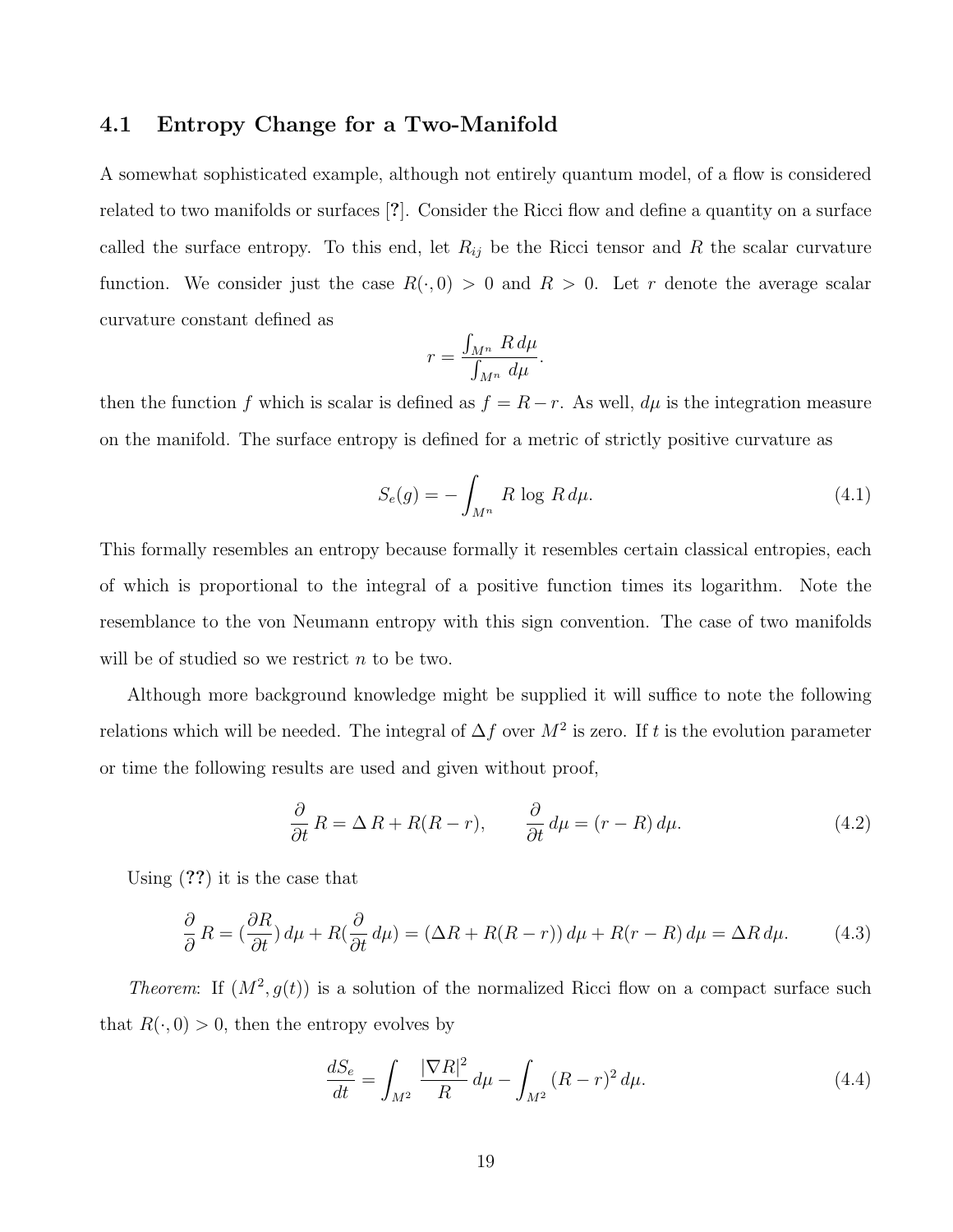To prove this statement, differetiate (??) and substitute (??) and use integration by parts to calculate

$$
\frac{dS_e}{dt} = \int_{M^2} (\frac{\partial}{\partial t} \log R) R d\mu - \int_{M^2} \log R \frac{\partial}{\partial R} (R d\mu)
$$
  
= 
$$
- \int_{M^2} \log[\Delta R + R(R - r)] d\mu + \int_{M^2} \log R \Delta R d\mu
$$
  
= 
$$
- \int_{M^2} R(R - r) d\mu + \int_{M^2} \frac{|\nabla R|^2}{R} d\mu = \int_{M^2} \frac{|\nabla R|^2}{R} d\mu - \int_{M^2} (R - r)^2 d\mu.
$$

 $\Box$ 

Proposition: If  $(M^2, g(t))$  is a soluion of the Ricci flow on a compact surface with  $R(\cdot, 0) = 0$ , then

$$
\frac{dS_e}{dt} = \int_{M^2} \frac{1}{R} |\nabla R + R\nabla f|^2 d\mu + 2 \int_{M^2} |W|^2 d\mu \ge 0
$$
\n(4.5)

where  $W$  is the trace-free part of the Hessian of  $f$  defined as

$$
W = \nabla \nabla f - \frac{1}{2} \Delta f \cdot g.
$$

To prove this, recall that  $\Delta f = R - r$  so expanding the first term on the right of (??) we get

$$
\int_{M^2} \frac{1}{R} |\nabla R + R \nabla f|^2 d\mu = \int_{M^2} \left( \frac{|\nabla R|^2}{R} - 2R(R - r) + R|\nabla f|^2 \right) d\mu.
$$
 (4.6)

Commuting covariant derivatives and integrating by parts

$$
\int_{M^2} (R - r)^2 d\mu = \int_{M^2} (\Delta f)^2 d\mu = -\int_{M^2} \langle \nabla f, \nabla \Delta f \rangle d\mu = -\int_{M^2} (\langle \nabla f, \Delta \nabla f \rangle - \text{Ric}(\nabla f, \nabla f) \rangle d\mu
$$

$$
= \int_{M^2} (|\nabla \nabla f|^2 + \frac{1}{2} R |\nabla f|^2) d\mu.
$$

This means that

$$
\int_{M^2} |\nabla \nabla f|^2 d\mu = \int_{M^2} (R - r)^2 d\mu - \int_{M^2} \frac{1}{2} R |\nabla f|^2 d\mu.
$$
\n(4.7)

The last relation required for (??) is

$$
2\int_{M^2} |W|^2 \, d\mu = -\int_{M^2} \left( (\Delta f)^2 - 2|\nabla \nabla f|^2 \right) d\mu = -\int_{M^2} -(R-r)^2 + R|\nabla f|^2 \, d\mu. \tag{4.8}
$$

Using  $(??)$ ,  $(??)$  and  $(??)$ , we calculate that

$$
2\int_{M^2} |W|^2 d\mu + \int_{M^2} \frac{1}{R} |\nabla R + R\nabla f|^2 d\mu = \int_{M^2} \left( (R - r)^2 - R|\nabla f|^2 + \frac{|\nabla R|^2}{R} - 2(R - r)^2 + R|\nabla f|^2 \right) d\mu
$$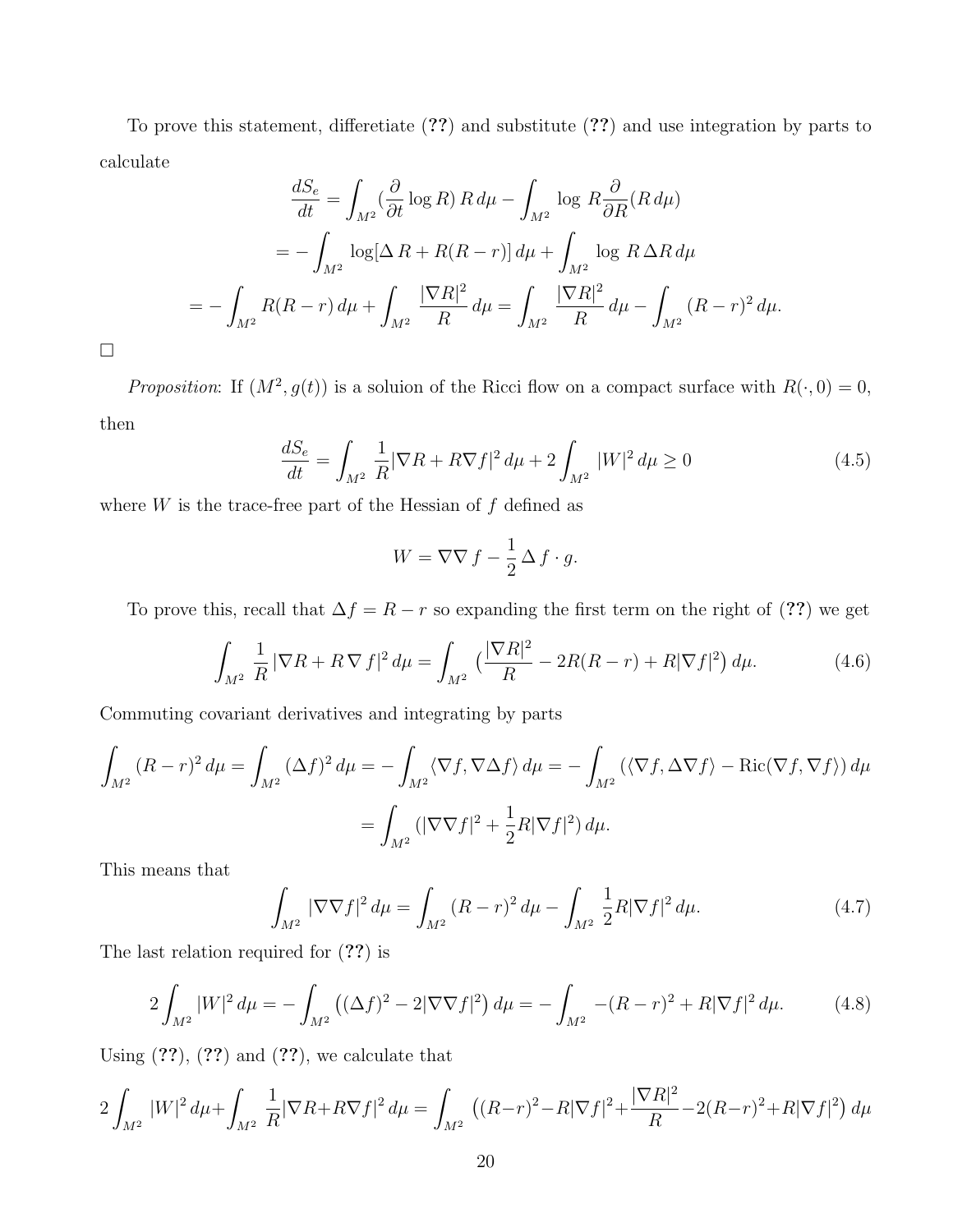$$
= \int_{M^2} \left( -(R-r)^2 + \frac{|\nabla R|^2}{R} \right) d\mu = \frac{dS_e}{dt}.
$$

Since the two integrals in the very first term have positive integrands, the conclusion in (??) follows.  $\square$ 

#### 4.2 Quantum Tunneling and Entropy Conservation

Recently tunneling has been proposed as an explanation for black hole radiation [?]. It occurs by means of a process similar to electron-positron pair creation in a constant electric field. The energy of the particle is supposed to change sign as it crosses the horizon, so a pair created just inside or outside the horizon may materialize with zero total energy after one part of the pair has tunneled to the opposite side of the horizon. This model can be used to provide a short, direct semiclassical derivation of black hole radiance. Energy conservation is taken into account, so the mass of the black hole must go down as it radiates and this ultimately drives the dynamics [?].

Consider then a hole in empty Schwarzschild space, but with dynamical geometry which enforces energy conservation. Let us choose coordinates which are not singular at the horizon, since the physics relates to the horizon. Introduce a time coordinate

$$
t = t_s + 2\sqrt{2Mr} + 2M \ln \frac{\sqrt{r} - \sqrt{2M}}{\sqrt{r} + \sqrt{2M}},
$$

where  $t_s$  is the Schwarzschild time. The line element of the space-time is

$$
ds^{2} = -(1 - \frac{2M}{r}) dt^{2} + 2\sqrt{\frac{2M}{r}} dt dr + dr^{2} + r^{2} d\Omega^{2}.
$$

These are called Painlevé coordinates. There is no singularity at  $r = 2M$  as in the Schwarzschild case. These are stationary and nonsingular through the horizon. The advantage is that an effective vacuum state can be defined for a quantum field by having it annihilate modes which carry negative frequency with respect to t. It is interesting to note that such a state will look empty, or at least nonsingular, to a freely falling observer passing through the horizon. The radial null geodesics are given by

$$
\dot{r} \equiv \frac{dr}{dt} = \pm 1 - \sqrt{\frac{2M}{r}},\tag{4.9}
$$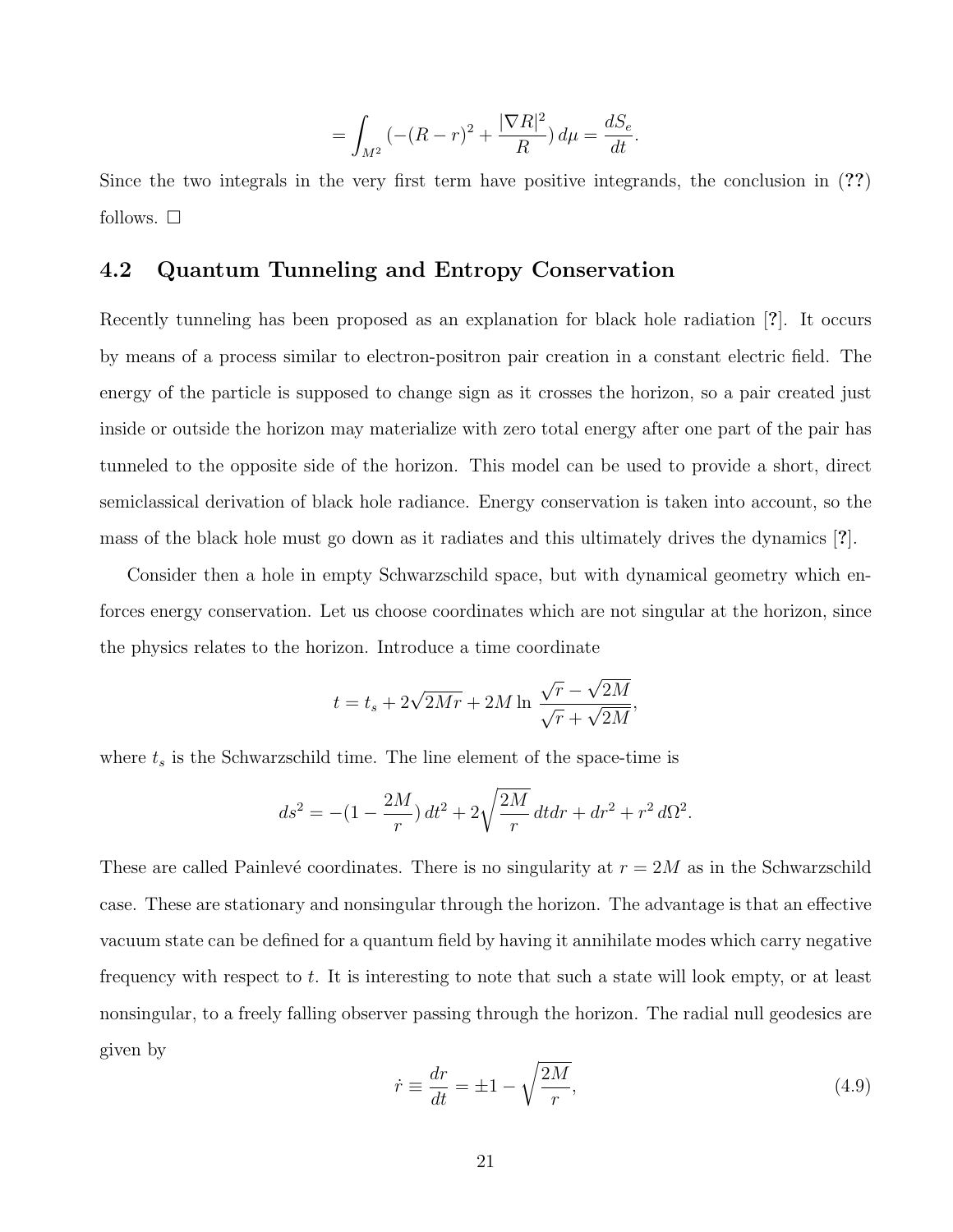with the upper and lower signs corresponding to outgoing (ingoing) geodesics assuming t increases. Self gravitating shells in Hamiltonian gravity have been studied by Parikh and Wilcek [?]. It was found that when black hole mass is held fixed, the total ADM mass is allowed to vary, a shell of energy E moves in the geodesics of a spacetime with M replaced by  $M + E$ . Fixing the hole mass allows the hole mass to fluctuate a shell of energy  $E$  travels on a geodesic given by

$$
ds^{2} = -(1 - \frac{2(M - E)}{r}) dt^{2} + 2\sqrt{\frac{2(M - E)}{r}} dt dr + dr^{2} + r^{2} d\Omega^{2},
$$
\n(4.10)

and (??) was used but with M replaced by  $M - E$ .

The imaginary part of the action for an s-wave outgoing, positive energy particle which crosses the horizon outwards from  $r_{in}$  to  $r_{out}$  can be expressed as

$$
\text{Im}\,S = \text{Im}\,\int_{r_{in}}^{r_{out}} p\,dr = \text{Im}\,\int_{r_{in}}^{r_{out}} \int_{0}^{p_r} dp\,dr. \tag{4.11}
$$

To evaluate (??), multiply and divide the integral by the two sides of Hamilton's equation  $\dot{r} =$  $dH/dp_r|r$ , change the variable from momentum to energy, interchange the integrals and use the modified form of (??) with M replaced by  $H = M - E$ ,

$$
\text{Im} S = \text{Im} \int_M^{M-E} \int_{r_{in}}^{r_{out}} \frac{dr}{r} dH = \text{Im} \int_0^E \int_{r_{in}}^{r_{out}} \frac{dr}{1 - \sqrt{\frac{2(M-E)}{r}}} (-d\mathcal{E}).
$$

The integral can be done by deforming the contour, so as to ensure that positive energy solutions decay in time, thus into the lower part of the E plane, with the result

Im 
$$
S = 4\pi E (M - \frac{E}{2}))
$$
, (4.12)

provided that  $r_{in} > r_{out}$ . Both particles or antiparticle tunneling can contribute to the rate for the Hawking process, so in a more complete treatment, their amplitudes would have to be added before squaring to get the semiclassical tunneling rate. This is going to concern only the prefactor. Consequently, the exponential part of the semiclassical emission rate is

$$
\Gamma(M;E) \doteq e^{-2\text{Im }S} = e^{-8\pi E(M - E/2)} = e^{\Delta S_{BH}}.
$$
\n(4.13)

It can be seen how energy conservation has been incorporated here.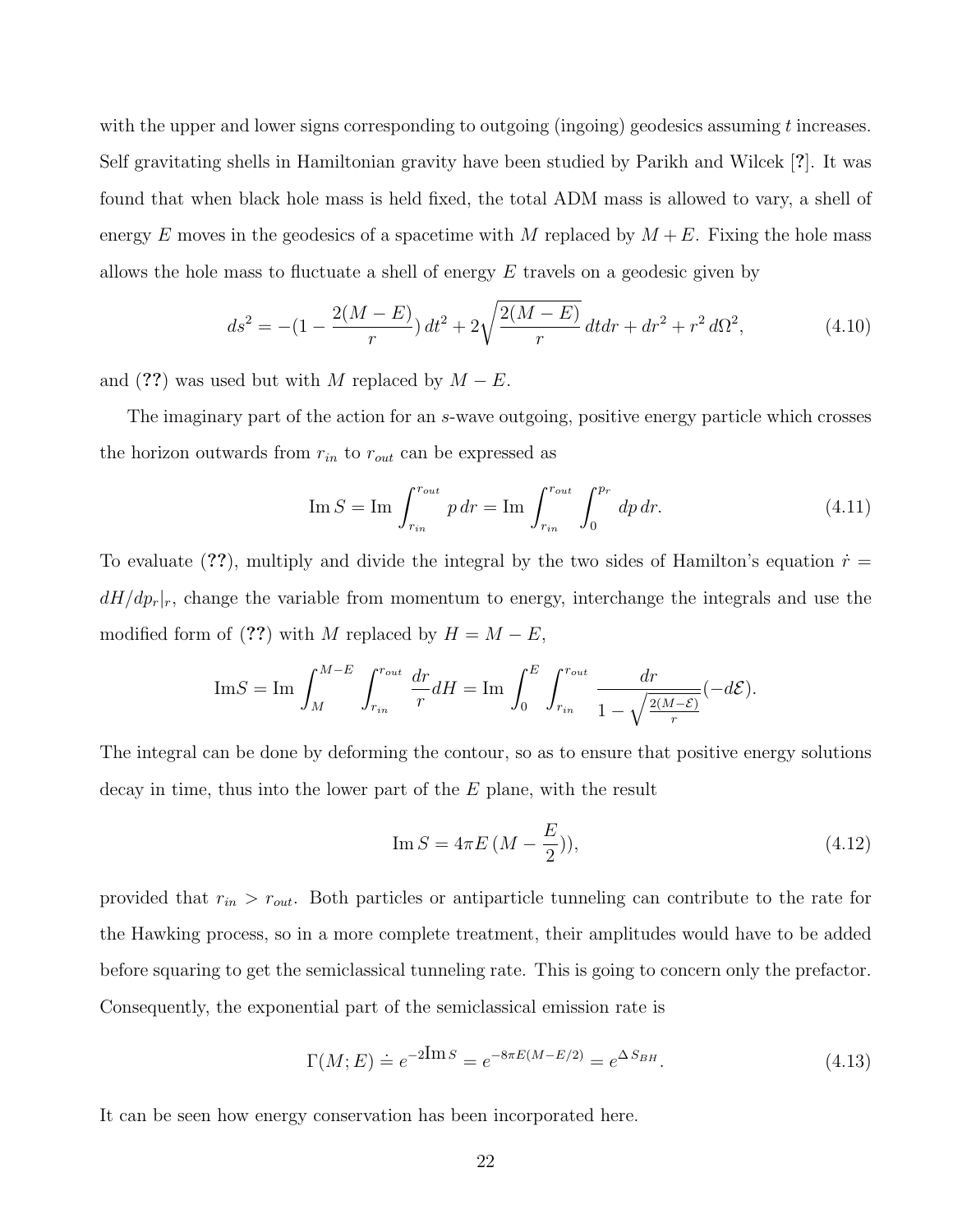#### 4.3 Correlated Radiation and Information Conservation

At the end, the result is expressed in terms of the change in the Bekenstein-Hawking entropy of the black hole [?]. Instead Hawking radiation must be regarded as correlated radiation and such correlations may carry off information. In contrast, it is distinct from a thermal distribution which has the emmision rate

$$
e^{-8\pi\,EM}.
$$

This is not the same as (??). To go into this further, suppose two statistical events are considered, such as two emissions of Hawking radiation. Their joint probability is denoted as  $p(A, B)$ , and the probabilities for the two respective emissions are given by

$$
p(A) = \int p(A, B) \, dB \qquad p(B) = \int p(A, B) \, dA.
$$

Consider now whether  $p(A, B) = p(A) \cdot p(B)$  holds; if equality holds there is no correlation between them and the events are independent. This is the case when the spectrum is taken to be thermal. For a non-thermal spectrum, equality does not hold in this. The emissions are dependent or correlated. The joint probability  $\Gamma(E_1, E_2)$  for two emissions of Hawking radiation, one at energy  $E_1$  and another at  $E_2$  is given by

$$
\Gamma(E_1, E_2) \doteq \exp[-8\pi(E_1 + E_2)(M - \frac{E_1 + E_2}{2})]. \tag{4.14}
$$

This has the form of (??) but with E replaced by  $E_1 + E_2$ , so the probability of two emissions at energies  $E_1$  and  $E_2$  is the same as the emission probability for a single Hawking radiation at energy  $E_1 + E_2$ , that is

$$
\Gamma(E_1, E_2) = \Gamma(E_1 + E_2). \tag{4.15}
$$

As seen in (??), energy conservation has been enforced by treating Hawking radiation as a form of quantum tunneling. The existence of correlations is then supported as  $\Gamma(E_2|E_1) \neq \Gamma(E_2)$  where the conditional probability is determined to be

$$
\Gamma(E_2|E_1) = \frac{\Gamma(E_1, E_2)}{\Gamma(E_1)} = \exp[-8\pi E_2(M - E_1 - \frac{E_2}{2})]
$$
\n(4.16)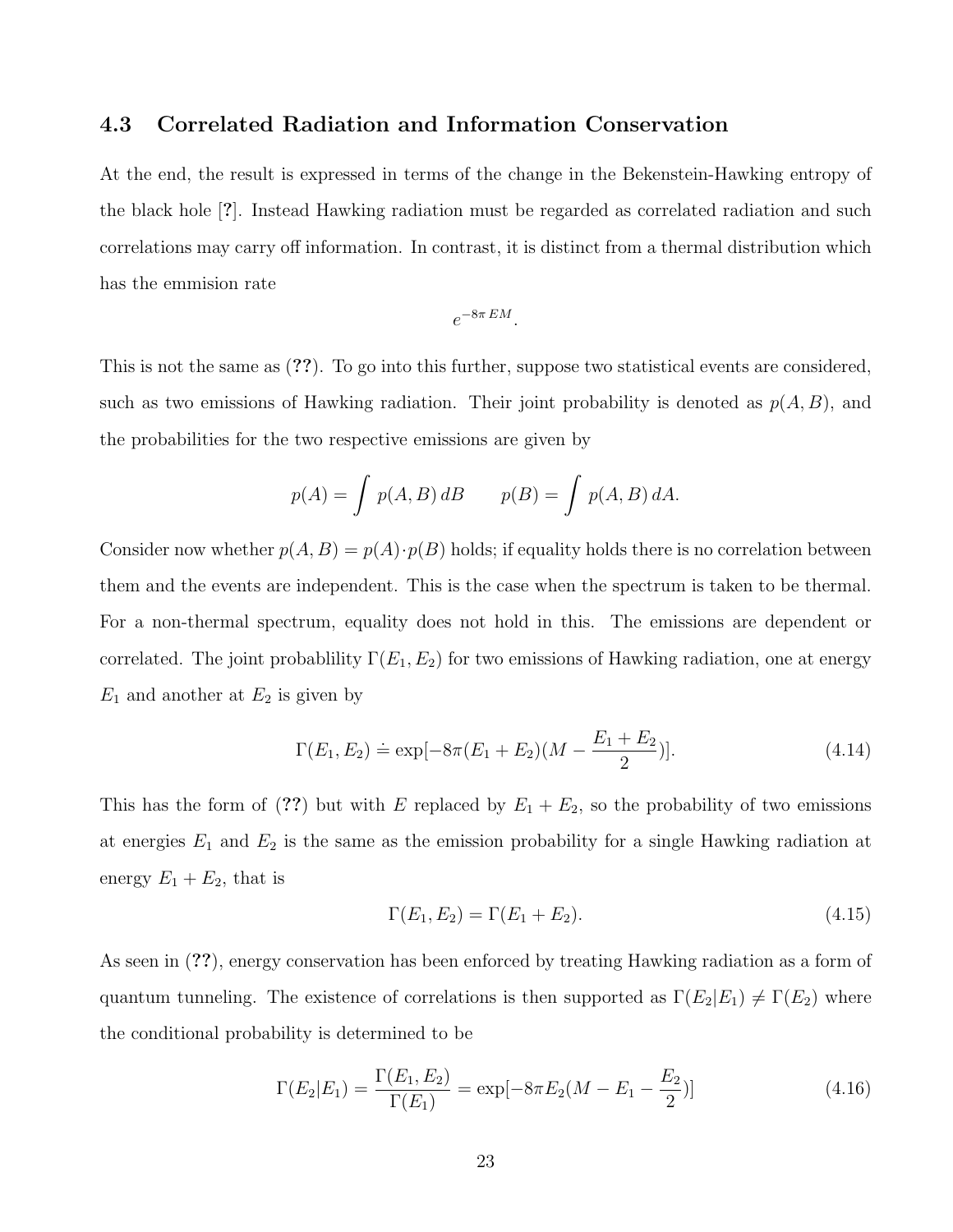for an emission with energy  $E_2$  given that an emission with energy  $E_1$  has already taken place. As in information theory, the mutual information between two Hawking radiations with energies  $E_1$  and  $E_2$  is defined

$$
S(E_1, E_2) = S(E_1) + S(E_2) - S(E_1, E_2) = S(E_2) - S(E_2|E_1),
$$
\n(4.17)

where  $S(E_1, E_2)$  is the entropy for the system and  $S(E_2|E_1)$  is the conditional entropy. Substituting we find that between the two there results

$$
S(E_2, E_1) = -\log \Gamma(E_2) + \log \Gamma(E_2|E_1) = 8\pi E_1 E_2 \tag{4.18}
$$

This implies hidden correlations with regard to the Hawking radiation.

For a list or collection of emissions each with energy  $E_i$ , the total correlation can be calculated along any one of the independent partitions. A partition is chosen according to the list of the subscripts such that the total correlation is the sum of the correlations between emissions  $E_1$  and  $E_2, E_1 \oplus E_2$  and  $E_3, E_1 \oplus E_2 \oplus E_3$  and  $E_4$ . Continuing in the same way,  $E_1 \oplus \cdots \oplus E_{n-1}$  and  $E_n$ , where  $E_a \oplus E_b$  denotes the combined system of a and b. When the total correlation among all emissions is obtained, the amount of information it can encode is found again to exactly equal the amount previously found to be lost in the accounting of the paradox. So crucially black holes are in fact governed by the law of conservation of energy. Taking this into account is a major step towards resolving the paradox.

To see that the microscopic process of Hawking radiation with an energy  $dE$  is unitary then, the entropy carried away by an emission  $dE$  is

$$
dS = -\log \Gamma(dE) = 8\pi \left(M - \frac{dE}{2}\right) dE.
$$
\n(4.19)

This may be compared with the increase of Beckenstein-Hawking entropy of a black hole

$$
dS_{BH} = 4\pi \left[ (M - dE)^2 - M^2 \right] = -8\pi \left( M - \frac{dE}{2} \right) dE.
$$
 (4.20)

This yields an entropy production ratio of  $R = ||dS/dS_{BH}|| = 1$  for the non-thermal spectrum (??). The decrease of the entropy for a black hole is exactly balanced by the increase of entropy of its emitted radiations.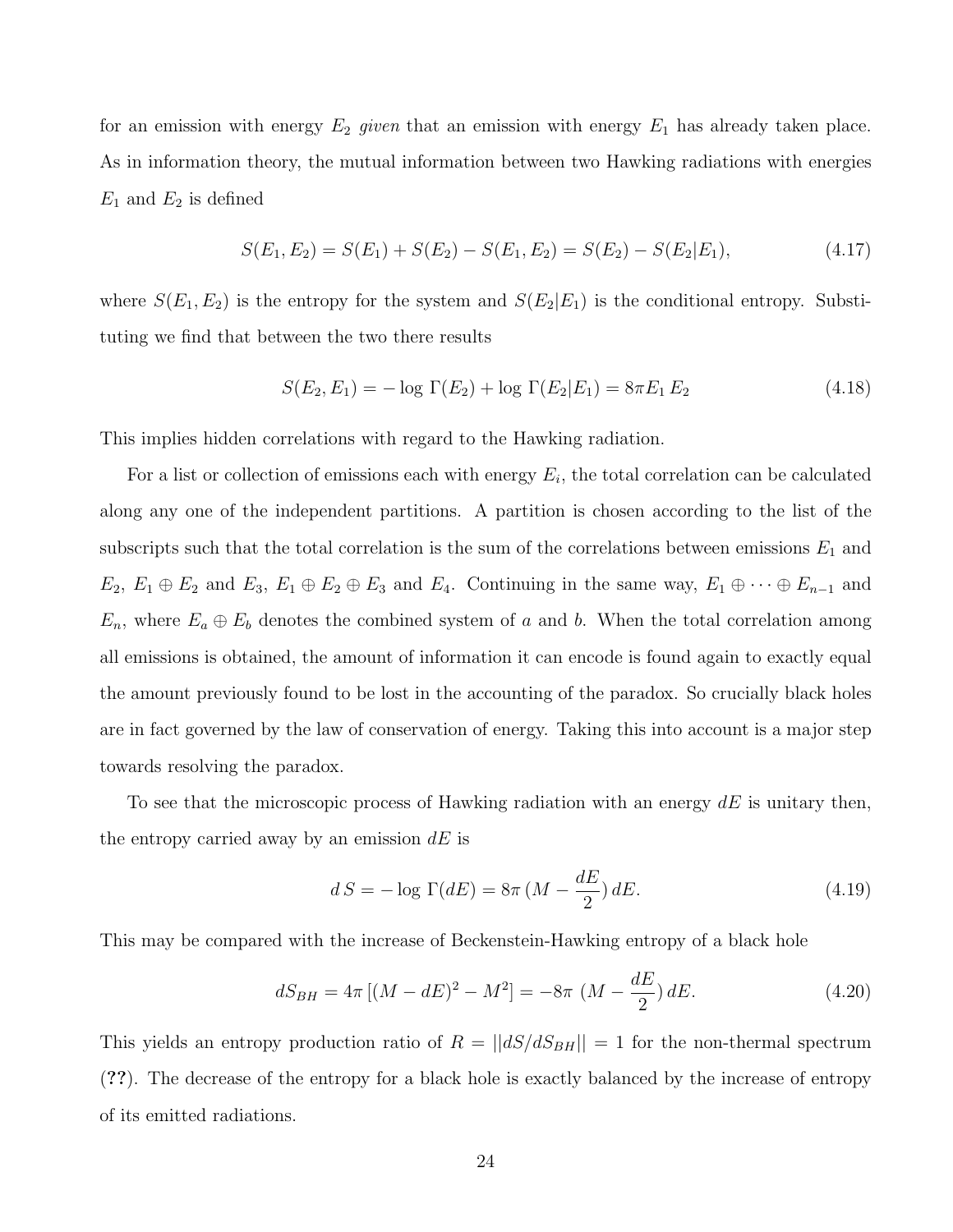For a nonthermal spectrum, the entropy of the Hawking radiation can be calculated by counting the microstates  $\{E_1, \ldots, E_n\}$  under the energy constraint  $\sum_i E_i = M$ . A fixed list of  $E_i$  specifies a microstate. The probability of the macrostate to occur is

$$
\Gamma(E_1, ..., E_n) = \Gamma(M, E_1)\Gamma(M - E_1; E_2) \cdots \Gamma(M - \sum_{i=1}^{n-1} E_i; E_n).
$$
 (4.21)

Each of the terms on the right can be computed supposing the nonthermal spectrum. The last would be  $\Gamma(M-\sum_{i=1}^{n-1} E_i; E_n) = \exp(-4\pi E_n^2)$ . Collecting all terms  $P(E_1,\ldots,E_n) = \exp(-4\pi M^2)$  $\exp(-S_{BH})$  and  $\Omega = 1/P(E_1, \ldots, E_n) = \exp(S_{BH})$ . As all microstates are equally likely, the total entropy of the radiation is the  $S = \log(\Omega)$  which is just  $S_{BH}$  using Boltzmann's definition of entropy.

### 5 Final Remarks

Over the last century and a half, entropy and its role in thermodynamics has been one of the most widely discussed topics in physics. This is very evident in the analogy between the law of area increase and entropy increase. As in classical mechanics the precise definition of entropy depends on what observable is being measured. There have been many points of view. It is clear that many new developments will be needed in order to extend its range of applicability to new domains in physics, such as nonequiloibrium systems and black hole physics.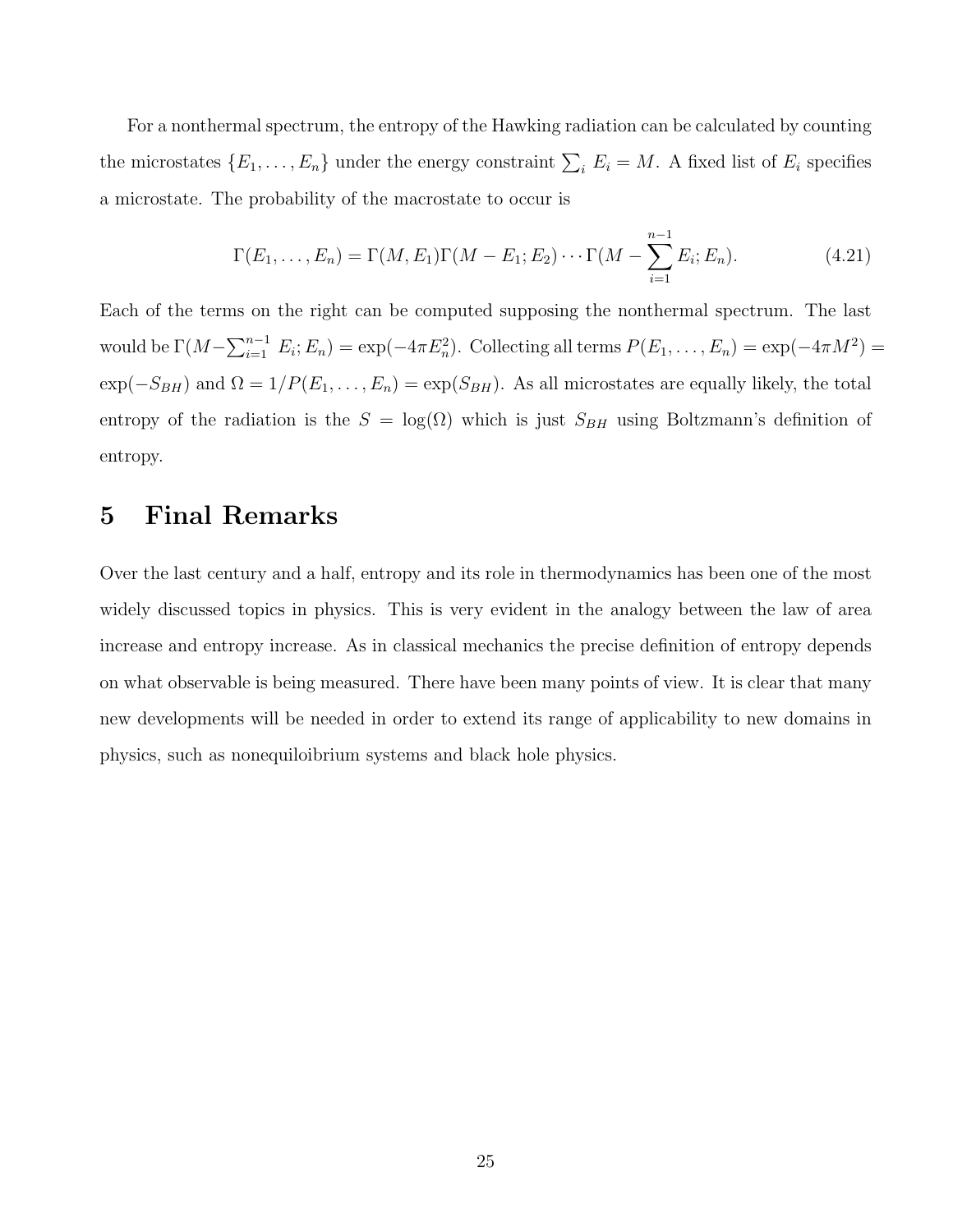### References

- [1] J. Bekenstein, Entropy Cost of Information Transfer, Phys. Rev. Letts. 46, 623-626, (1981).
- [2] J. Bekenstein, Black Holes and Entropy, Phys. Rev. D 7, 2333-2346, (1973).
- [3] L. Boltzmann, Weitere Studieren über das Wärmegliechgewicht unter Gasmolekülen, Sitzungsberichte der Akademie der Wissenschaft zu Wien, 66, 275-370, (1872).
- [4] R. Buniy and S. Hsu, *Entanglement entropy, black holes and holography*, Phys. Letts. **B 644**, 72-76, (2007).
- [5] P. Bracken, Quantum Mechanics Entropy and a Quantum Version of the H-Theorem, in Theoretical Concepts of Quantum Mechanis, IntechOpen Access Publishers, 461-482, (2012).
- [6] P. Bracken, An Introduction to Ricci Flow for Two-Dimensional Manifolds, Adv. in Math. Research, Nova Publishers, Hauppauge, NY, 155-193, (2017).
- [7] P. Bracken, The Einstein-Hilbert Action, Horizons and Connections with Thermodynamics, Adv. Studies Theo. Physics, 6, 83-93, (2012).
- [8] S. Coleman, Fate of the false vacuum, semiclassical theory, Phys. Rev. D 15, 2929-2935, (1977).
- [9] S. Coleman, Quantum Tunneling and Negative Eigenvalues, Nucl. Phys. B 298, 178-186, (1988).
- [10] B. Eckhardt, Quantum Mechanics of Classically Non-Integrable Systems, Phys. Reports, 163, 205-297, (1988).
- [11] U. Fano, Liouville Representation of Quantum Mechanics with Application in Relaxation Process, in: E. R. Caianello, Lecture on Many-Body Problem, vol 2, Academic Press, New York, p. 217, (1964).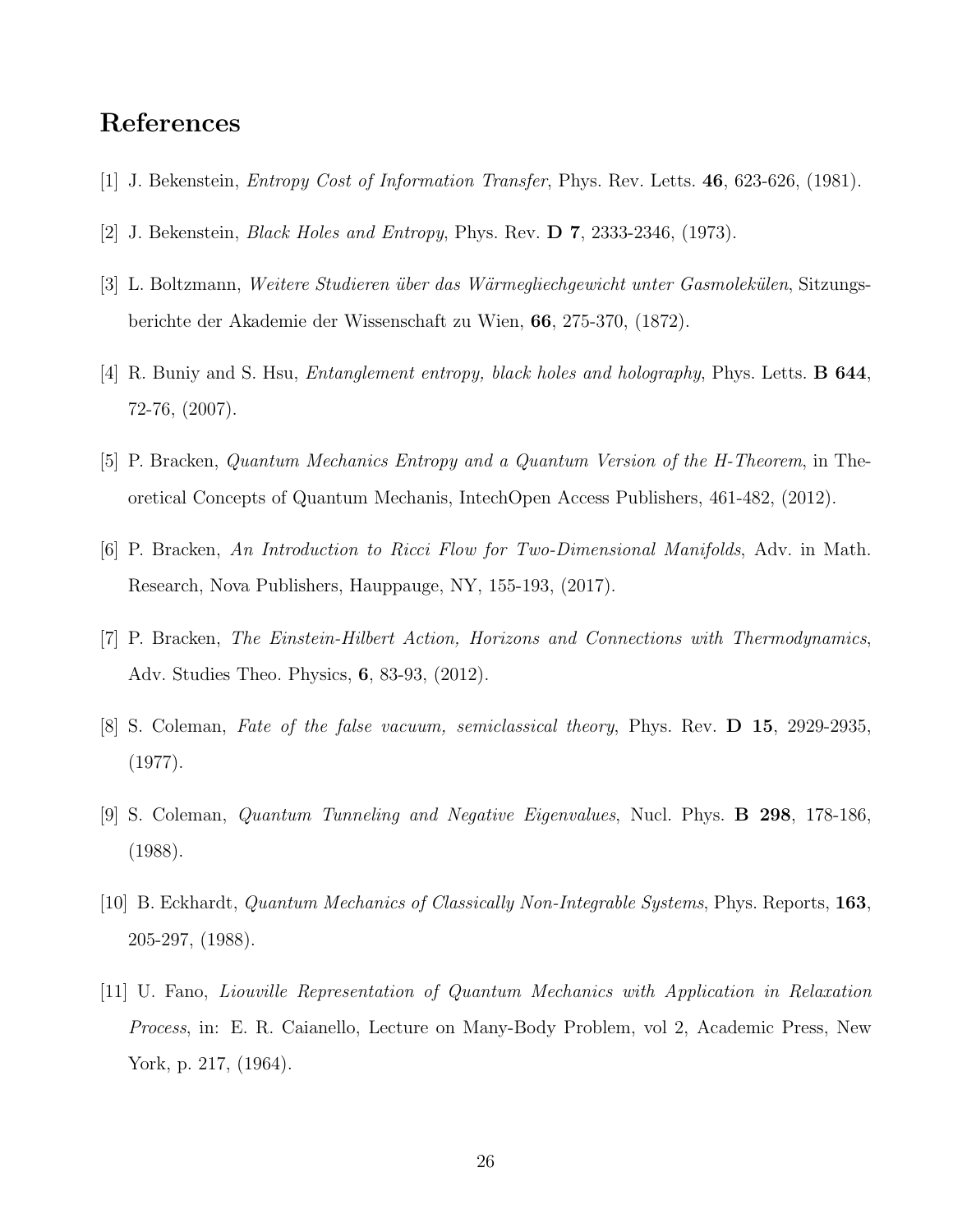- [12] U. Fano, Description of States in Quantum Mechanics by Density Matrix and Operator Techniques, Rev. Mod. Phys. 19, 74-93, (1957).
- [13] D. Gross, H. Perry and L. Yaffe, Instability of Flat Space at Finite Temperature, Phys. Rev. D 25, 330-355, (1982).
- [14] U. Hirayama, P-W Kao, S. Kawomoto, F-L Lin, Unruh effect and holography, Nucl. Phys. B 844, 1-25, (2011).
- [15] J. Liebowitz, Microscopic origins of irreversible microscopic behavior, Physics A 263, 516- 527, (1999).
- [16] G. Lindblad, Entropy, Information and Quantum Measurements, Commun. Math. Phys. 33, 305-322, (1973).
- [17] E. Lieb and J. Yngvson A Fresh Look at Entropy and the Second Law of Thermodynamics, Physics Today, 53, 32-37, (2000).
- [18] E. Lieb and J. Yngvson, A Guide to Entropy and the Second Law of Thermodynamics, Notices of the AMS, 45, 571-581, (1998).
- [19] S. Lloyd, Use of mutual information to decrease entropy; Implications for the Second Law of Thermodynamics, Phys. Rev. A 39, 5378-5386, (1989).
- [20] K. Maruyama, F. Nori and V. Vedral, The physics of Maxwell's demon and information, Rev. Mod. Phys. 81, 1-23, (2009).
- [21] P. Nation, J. Johansson, M. Biencowe and F. Nori, Stimulating uncertainty: Amplifying the quantum vacuum with superconducting circuits, Rev. Mod. Phys.  $84$ , 1-24, (2012).
- [22] T. Padmanabhan, Gravity as elasticity of spacetime: a paradigm to understand horizon thermodynamic and cosmological constant, Int. J. Mod. Phys. **D 13**, 2293-2298, (2004).
- [23] M. Parikh and F. Wilczek, Hawking Radiation as Tunneling, Phys. Rev. Letts. 85, 5042-5045,  $(2000).$